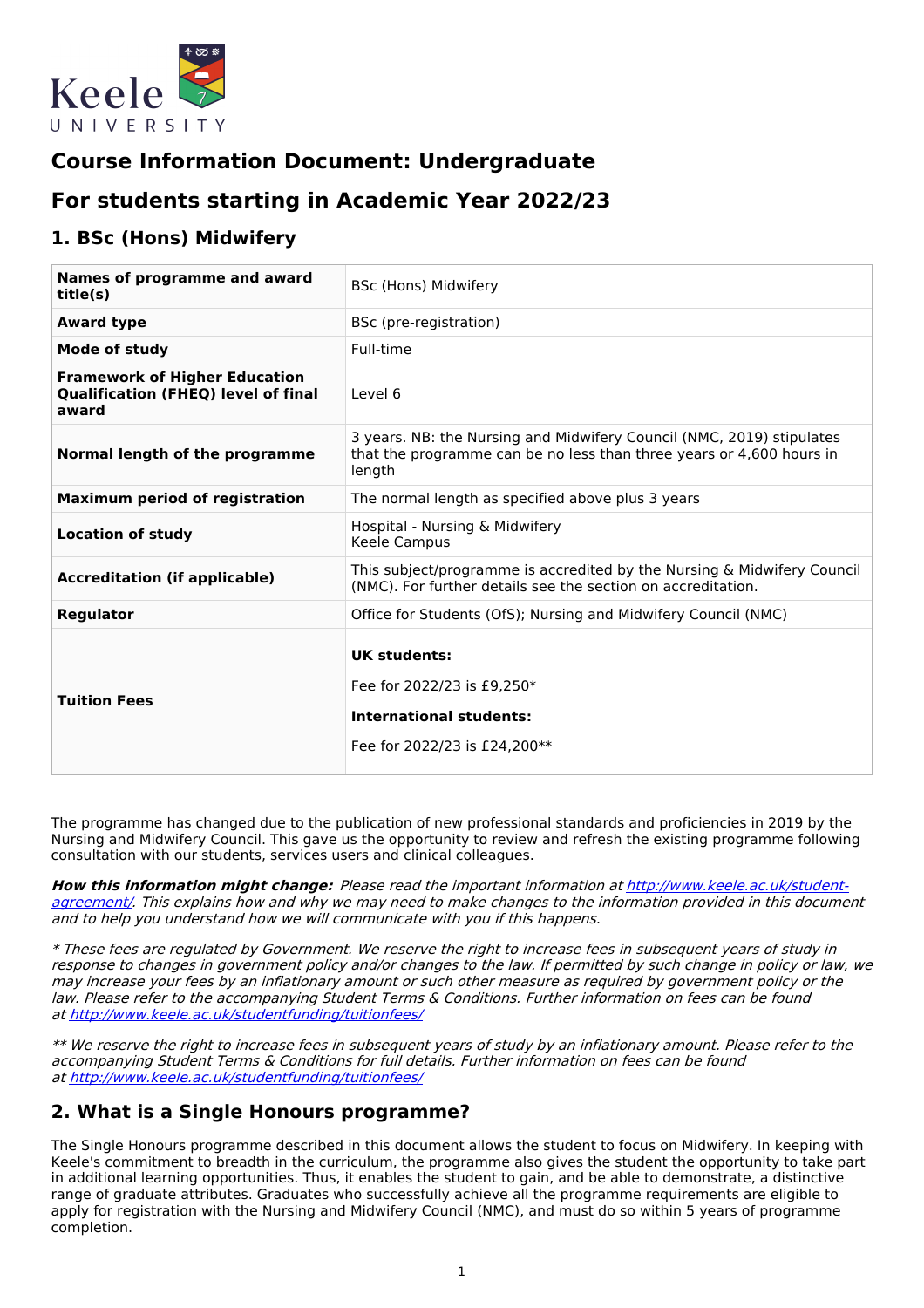# **3. Overview of the Programme**

The midwifery programme provides an academic degree honours award and eligibility to register as a midwife with the Nursing and Midwifery Council. The programme has been informed by the professional requirements stated in the NMC Standards for pre-registration midwifery programmes, (NMC, 2019a), Standards of proficiency for midwifery programmes, (NMC, 2019b), The Code: professional standards, practice and behaviour for nurses and midwives, (NMC, 2018a) and Standards for Student Supervision and Assessment, (NMC, 2018b). The Framework for Quality Maternal and Newborn Health from the Lancet Series on Midwifery 2014, (NMC, 2019b, p7) is the foundation of this programme together with the academic requirements stated within the Framework for Higher Education Qualifications in England, Wales and Northern Ireland, (Quality Assurance Agency (QAA 2014). The programme will educate graduate midwives to provide....

'skilled, knowledgeable, and compassionate care for childbearing women, newborn infants, and families across the continuum throughout pre-pregnancy, pregnancy, birth, postpartum, and the early weeks of life. Core characteristics include optimising normal biological, psychological, social, and cultural processes of reproduction and early life; timely prevention and management of complications; consultation with and referral to other services; respect for women's individual circumstances and views; and working in partnership with women to strengthen women's own capabilities to care for themselves and their families' (NMC, 2019b, p7).

Students are prepared with blocks of theory and clinical practice learning. To practice advanced clinical skills relevant to midwifery, students will be using simulation within the clinical skills laboratories to support learning in a series of planned clinical practice learning placements in NHS Trusts guided and assessed by midwives who are practice supervisors and practice assessors. Students are supernumerary during clinical practice placement learning periods and are required to work the variety of shifts and hours expected of practising midwives, i.e. this covers the 24-hour/seven-day care service provision including weekend and night duty.

Midwifery students at Keele are part of a wider Faculty of Medicine and Health Sciences including Schools of Medicine, Allied Health Professions, Nursing and Midwifery, Pharmacy and Bioengineering and Primary, Community and Social Care which enables a wide range of meaningful inter-professional working and learning. Midwifery students work alongside students from medicine, physiotherapy, nursing, pharmacy and social work in a planned programme in each year.

### **Midwifery at Keele**

Keele is the UK's largest campus-based University and was founded on the principle that a different kind of University education was needed, one which produced distinctive graduates, who were able to balance essential specialist and expert knowledge with a broad outlook and independent approach. The School of Nursing & Midwifery remains committed to this approach.

The University campus extends over more than 600 acres and offers students from the School access to a broad selection of academic and social resources including the main Library, the Student Union, sports and other leisure facilities, learning support resources and student housing. The teaching on the Programme is provided on the main campus and in the Clinical Education Centre, based on the site of the University Hospitals of North Midlands NHS Trust, about three miles away from the main campus. The purpose built maternity Unit opened in April 2009 and is well equipped and appointed. The Women's Centre at County Hospital, Stafford, has been recently renovated and is integral to the placement circuit for midwifery students.

Midwifery students at Keele are part of a wider Faculty of Medicine and Health Sciences including Schools of Medicine, Allied Health Professions, Nursing and Midwifery, Pharmacy and Bioengineering and Primary, Community and Social Care which enables a wide range of meaningful inter- professional working and learning. Midwifery students work alongside students from medicine, physiotherapy, nursing, pharmacy and social work in a planned programme in each year. In addition, a number of innovative learning experiences, for example advanced Inter-Professional Education (IPE) workshops, are organised between specific professional groups with whom midwives will work closely after qualification. Students are prepared to practice advanced clinical skills relevant to midwifery using simulation within the clinical skills laboratories.

The high quality of midwifery education at Keele is evidenced by the outcomes of the National Student Survey 2019 results with top rankings in course satisfaction and an intellectually stimulating programme. The School of Nursing & Midwifery and Faculty for Medicine and Health Sciences is consistently rated highly featuring in the top 10 institutions. The School and midwifery team have an excellent relationship with our local Trust which provides support for students' to achieve an excellent standard of practice. The School is committed to developing a vibrant and supportive environment for students which facilitates development of confidence and competence in academic studies and clinical performance and a commitment to engage with the wider community.

This Programme reflects the aspirations shared across Keele University to equip students completing our programmes with a set of distinctive graduate attributes. 'Your Keele Journey' explains the Keele approach to education, which covers not only the academic curriculum, but also all the opportunities Keele offers to develop additional skills and knowledge alongside studying midwifery. The Keele approach to education provides the student with an opportunity to design an individual student experience, in order to develop knowledge, skills, attitudes and values and enhance talents so each student can make a difference to the world. As a Keele graduate we want the student to leave us clear about who they are and what they want to be, and be equipped to achieve their goals. It's little wonder the Keele educational approach is considered an amazing foundation for life. It's the Keele difference. More information can be found on the Keele Approach to Education here: <http://www.keele.ac.uk/journey/>

## **4. Aims of the programme**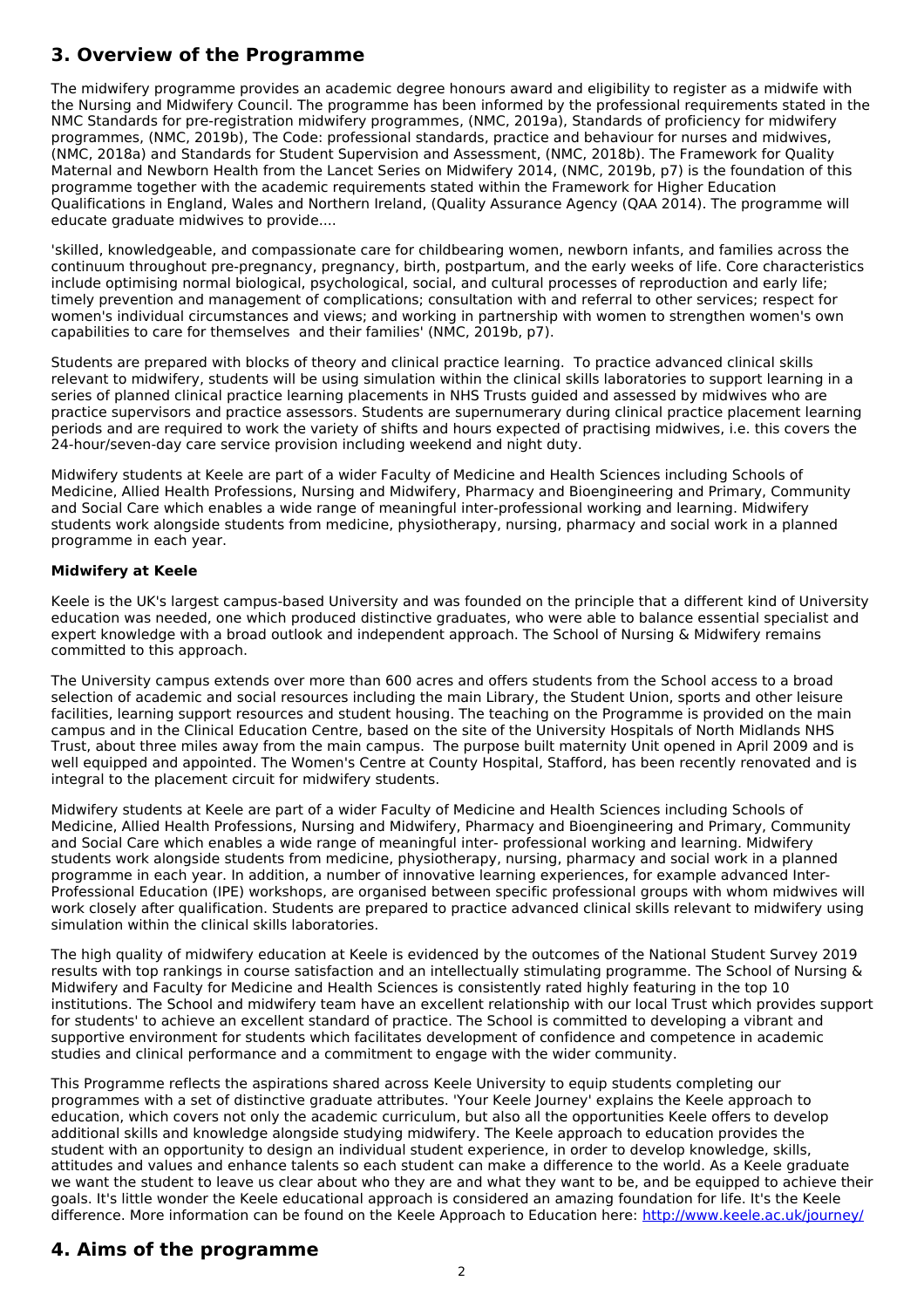The broad aims of the programme are to:

- Ensure the student achieves the requirements as framed by the Standards for Pre-registration Midwifery programmes, (Nursing and Midwifery Council, 2019a), Standards of Proficiency for Midwives, (NMC, 2019b) and by the Code, (NMC, 2018), for entry to the Professional Register as a Midwife, and other related legislation and guidance;
- Develop the student to become a skilled and knowledgeable midwife who: focuses on the needs, views, preferences and decisions of women and the needs of newborn infants; can support safe physical, psychological, social, cultural and spiritual care situations; enables and advocates for the human rights of women and children; can work across the whole continuum of care and in all settings, understanding the woman's and newborn infant's whole maternity journey; will promote continuity of care and carer; work to mitigate health and social inequalities and share evidence-based information on public health, health promotion and protection with women enabling them to make informed decisions; understands the impact of pregnancy, labour and birth, postpartum, infant feeding, and the early weeks of life on longer-term health and well-being; can work in partnership with the woman that optimises normal processes and manage common symptoms and problems; can anticipate, prevent and respond to additional care needs; can anticipate, prevent and respond to complications; can escalate and follow up in the management of additional care needs and complications whilst continuing to provide midwifery care needed by women and newborn infants; will support, refer, work collaboratively with the interdisciplinary and multiagency team members as a colleague and leader;
- Ensure the student develops as a scholar with the knowledge, skills, and ability to identify, critically analyse, and interpret research evidence and local, national, and international data and reports;
- Ensure the student takes responsibility for continuous self-reflection, seeking and responding to all support and feedback to develop their professional knowledge, understanding and skills;
- Improve the student's understanding of the principles of sustainable healthcare;
- Ensure the student develops an understanding of sustainable health and well-being;
- Ensure the student develops skills in numeracy, literacy, digital, media and technological literacy needed to  $\bullet$ provide safe and effective midwifery practice.

## **5. What you will learn**

The learning outcomes correspond to the competencies defined by the NMC (2009), as the foundation of midwifery practice, underpinned by the skills of critical thinking and analysis acquired in degree level study (QAA 2014).

#### **At the end of the programme, the student will be able to:**

- 1. Practice safely and in accordance with the Standards for Pre-registration Midwifery programmes, (Nursing and Midwifery Council, 2019a), Standards of Proficiency for Midwives, (NMC, 2019b) and by the Code, (NMC, 2018), and other related legislation and guidance;
- 2. Communicate effectively to work in partnership and collaboratively with women and service users and with interdisciplinary and multiagency team members to provide and support safe maternity care based on individual women's needs;
- 3. Critically analyse the organisation of maternity care across the whole continuum and in all settings, with emphasis on the quality and impact on the woman's and newborn infant's whole maternity journey;
- 4. Identify, critically analyse and interpret research evidence and local, national, and international data and reports to support and enhance care delivery;
- 5. Be responsible for continuous self-reflection, seeking and responding to all support and feedback to develop professional knowledge, understanding and skills;
- 6. Assimilate sustainable health and well-being practices for self and colleagues;
- 7. Assimilate skills in numeracy, literacy, digital, media and technological literacy needed to provide safe and effective midwifery practice.

## **6. How is the programme taught?**

A variety of learning and teaching methods will be used throughout this programme in recognition of the range of subject matter and skills needed by students to develop competency for entry to the professional register. Teaching will be undertaken in both the university and clinical placement environments and all modules are constructed on the basis of integration of theoretical and practice-based learning.

- 1. **Lead lectures:** the lecturer will impart information, stimulate interest and provide a medium for the considered application of theory to practice and provide the student with a framework and context for further reading and independent study, to broaden and deepen existing professional knowledge and understanding of the core principles of midwifery. This may be face-to-face or online.
- 2. **Tutor led tutorials:** the lecturer will focus on a topic of interest and relevance to the module with in depth discussion in a small group to further develop student confidence, competence and communication skills. Tutorials will be arranged as both individual and small group sessions with an emphasis on individual student development and opportunity given to:
	- Explore specific learning intentions and /or any difficulties;
	- o Provide formative feedback and clarification of learning;
	- Create a climate for learning through structured reflection on practice and the inter-relationship with knowledge and research;
	- o Provide effective support for students.
- 3. **Student led tutorials, seminars & small group presentations:** the student will lead the discussion on a topic of interest and relevance to the module as part of a small group or on a one to one basis. This enables the student to explore a topic to considerable depth and to rationalise their opinions and actions within the safe but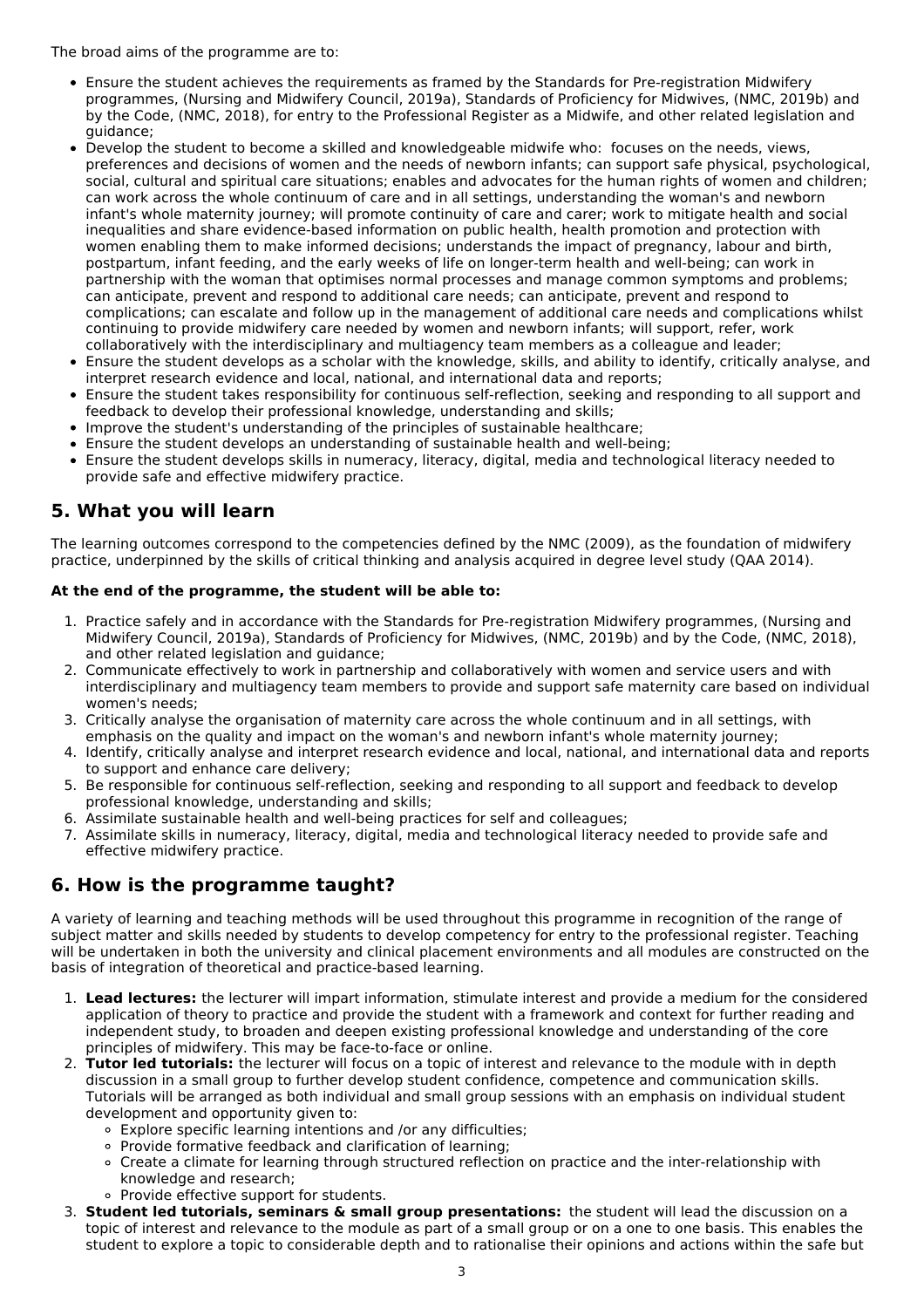challenging company of their peers, e.g. spinning seminars. This promotes independent study and the development of presentation skills.

- 4. **Case based scenarios:** case-based scenarios will be used to focus student attention and develop problemsolving skills to facilitate linking of theory and practice. Scenarios encourage critical analysis and evidence-based discussion as the student is drawn into the rhetoric/reality debate that such scenarios often generate.
- 5. **Case study presentations:** the lecturer and/or the student will present a specific case and use this as a vehicle for discussion and critical analysis.
- 6. **Interprofessional Education (IPE):** the student will undertake a series of planned learning activities in each year of their programme within groups composed of students from a variety of other programmes in the Faculty. Learning is facilitated using problem-based scenarios, exercises in root cause analysis, critical appraisal of interprofessional working in the practice environment and workshops on clinical decision making and interprofessional communication. This will facilitate understanding of each other's roles and how students might communicate and work together as practitioners.
- 7. **Directed study:** the student will be allocated time and be directed to access material to contribute to their learning, development and preparation for assessments. This may be learning that should be undertaken prior to a lead lecture for example.
- 8. **Simulation:** the student will engage in simulated practice learning. Simulation is defined by the NMC, (2019a, p 19) as 'used for learning and/or assessment (as) an artificial representation of a real world practice scenario that supports midwifery student development through experiential learning with the opportunity for repetition, feedback, evaluation and reflection. Effective simulation facilitates safety by enhancing knowledge, behaviours and skills'. Simulated practice learning takes place in the clinical skills laboratories within the Clinical Education Centre on the Royal Stoke Hospital site.
- 9. **Clinical practice learning and teaching**: takes place in the clinical practice environments under supervision co-ordinated between the clinical teams whilst on clinical placement and per placement. Clinical practice will also involve interprofessional and interdisciplinary working and support the IPE component and professional role requirements.
- 10. **Case loading:** the integration of theory and practice, communication and clinical skill, appreciation of social and physiological influences and awareness of women as autonomous individuals will be facilitated by the opportunity of holding a small caseload of women. This strand within the curriculum supports the student to develop the understanding necessary to provide continuity of carer/care as required by Better Births, (NHS, 2016) and support better outcomes for women and babies. Standard 3.4 (NMC, 2019a) of the programme requirements explains how students are expected to follow through, support and provide care to women and their families with their consent. Case loading provides an excellent opportunity to develop an understanding of the impact of pregnancy and childbirth and how the midwife can support a woman and her family through the development of a professional relationship by providing continuity of carer and carer. The student will have an opportunity to case load in each year of the programme. The format differs in each year as follows:
	- Year 1 during the community placement the student will follow 3 low-risk women care through her antenatal and postnatal periods.
	- Year 2 during the ward-based placement the student will follow 2/3 high risk women through their antenatal and postnatal experiences;
	- Year 3 during the community placement the student will follow 2/3 women through their antenatal and postnatal experiences and be on call for their intrapartum care.

The management of this process will be supported by clear guidelines for the practice supervisor and practice assessor and the student with evidence of the experience reflected in their coursework and personal reflections. The midwifery academic team and personal tutor will this discuss in detail with the student at the beginning of each year. In year three there will be an option to case loading for the year. This will take place when continuity of care models are embedded within our clinical practice partners organisation of care - see section 5.2.

**11. Student led conference:** collectively within the year and other year groups, an annual student led conference will be organised around a specific theme. Each student can learn about that theme and showcase their work from the modules.

**12. Independent study:** the student will undertake self-directed activity to meet the various demands of each module and its assessment.

**13. Clinical Supervision workshops:** these workshops are supported by midwifery lecturers to address legal, ethical and professional issues drawn from practice to support student growth and development as a person and professional acknowledging the emotional impact of care situations. There will be sessions from the Professional Midwifery Advocate (PMA) from the Trust at times through the programme.

**14. Service user involvement sessions:** hearing from and working with service users is important in understanding the impact of care provision and learning how to provide individualised and empathetic care. There will be a variety of sessions involving service users in each year.

**15. Ongoing Personal Development Plan:** to introduce the student to the Nursing and Midwifery Council, (2018), revalidation requirements and prepare for employment opportunities, each student is advised to develop a personal development plan using feedback from peers, teams in the clinical and academic settings and include their personal goals and action planning. This can be an online tool or written format, whichever seems easiest for the student.

**16. Keele Virtual Learning Environment** (KLE) will be used to support and complement the blended learning approach of the curriculum and facilitate online a range of activities including discussions, blogs, completion of learning activities and assessments. The blended learning approach adopted in this programme meets student needs and anticipates the increasing importance of learning technology in employment and life-long learning.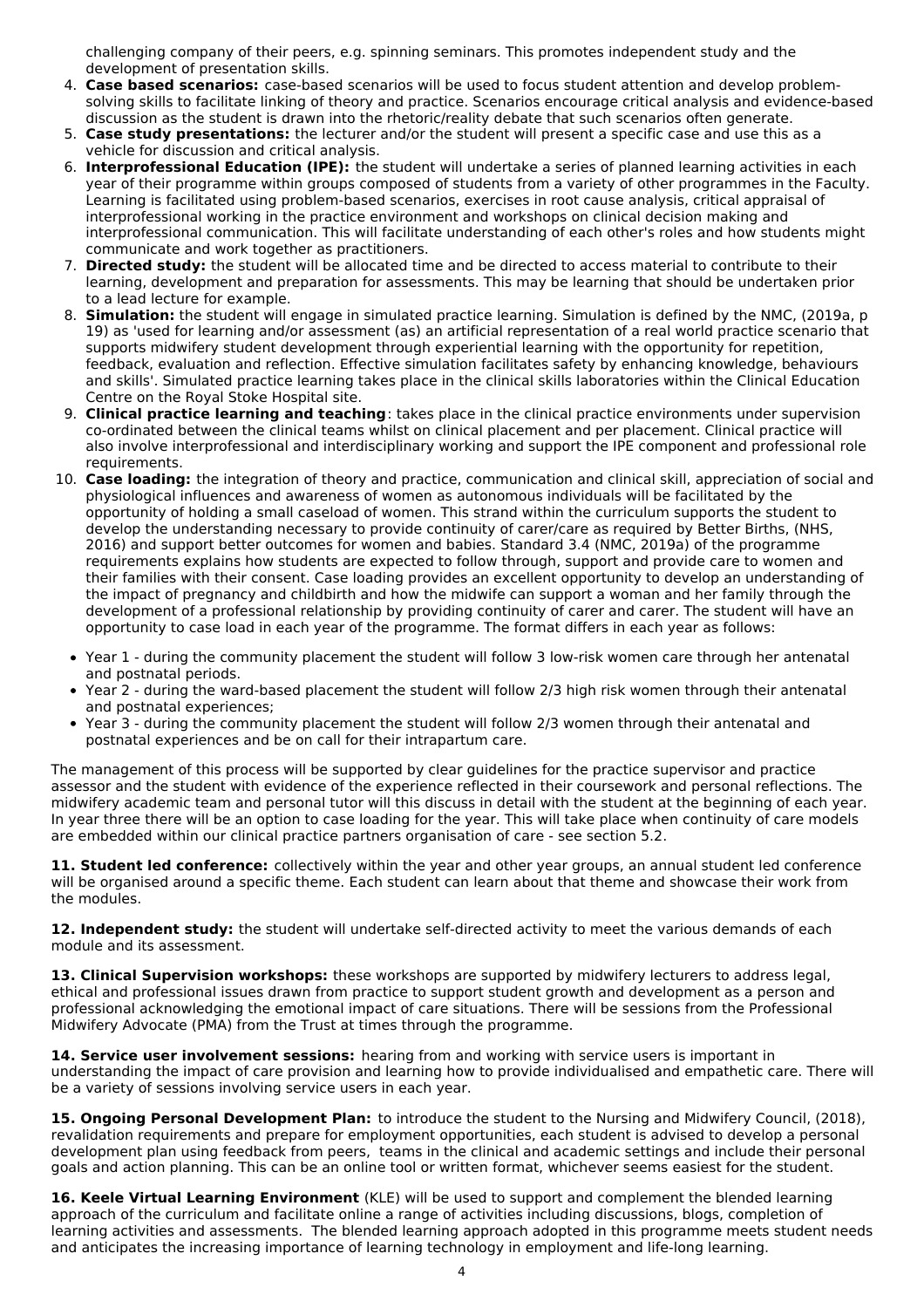The student will work with their practice supervisors and assessors in the placement context to structure the learning:

**Year 1: Participation:** During the first year, the student will be expected to work closely with midwives and other health and social care practitioners and take part in the activities that are undertaken under direct supervision and direction. The expectations of professional behaviour and academic knowledge and skill are specific to year 1 and are documented in the assessment section.

**Year 2: Contribution:** In the second year, the student is expected to contribute to providing care for women, their babies and their families. This means that the student will work in partnership with midwives and other health and social care practitioners, under close supervision and direction, appropriate to their knowledge and skills. The expectations of professional behaviour and academic knowledge and skill are specific to year 2 and are documented in the assessment section.

**Year 3: Demonstrate Proficiency**: During the final year, the student is expected to provide care for women, their babies and their families in partnership with midwives and other health and social care practitioners, with appropriate supervision and direction as student knowledge and skill increases. The expectations of professional behaviour and academic knowledge and skill are specific to year 3 and are documented in the assessment section.

Apart from these formal activities, students are also provided with regular opportunities to talk through particular areas of difficulty, and any special learning needs they may have, with their Personal Tutors or module teaching team members on a one-to-one basis.

## **7. Teaching Staff**

The midwifery teaching team is led by the Lead Midwife for Education who is a Lecturer and a member of the Executive School Committee. The midwifery teaching team are highly qualified registered midwives, have University approved teaching qualifications (or working towards this), some have doctorates or working towards a doctorate. Several members of current staff are Fellows of the Higher Education Academy or Senior Fellows.

Staff are actively encouraged to hold honorary contracts with health care provider organisations and to utilise this to ensure they remain updated with contemporary issues within midwifery. A number of staff have additional roles or memberships with external organisations for example, range of local, regional and national networks, NMC Visitor, External Examiners at other HEI's, Members of Professional and Clinical National Committees and Local Provider Committees. There is a robust professional development strategy which includes an annual research and scholarship programme, alongside annual appraisal and personal development planning. Honorary lecturers, visiting lecturers and leading clinicians are integral to the delivery of modules within the programme and are used where appropriate; in addition the School regularly offers secondment opportunities to clinical staff.

The University will attempt to minimise changes to our core teaching teams, however, delivery of the programme depends on having a sufficient number of staff with the relevant expertise to ensure that the programme is taught to the appropriate academic standard. Staff turnover, for example where key members of staff leave, fall ill or go on research leave, may result in changes to the programme's content. The University will endeavour to ensure that any impact on students is limited if such changes occur.

## **8. What is the structure of the Programme?**

The NMC set standards for the content and arrangement of the pre-registration midwifery programmes, (NMC, 2019a) and the required outcomes (NMC, 2019b) to be achieved to become a registered midwife and therefore the programme content. The total programme hours required are 4600hrs (NMC, 2019a, standard 2.9.1) over 3 years which must be divided between 50% theory and 50% practice in order to meet the required proficiencies and outcomes (NMC, 2019a, standard 2.8).

The course is organised into three years and each year is divided into theory and clinical practice learning weeks. Each module is usually a self contained unit of study and each is usually assessed separately with the award of credits on the basis of 1 credit = 10 hours of student effort. All modules are compulsory: each module must be studied and passed on this programme. An outline of the structure of the programme is provided in the table below.

The programme arrangements are identified in **table 1** meeting the requirements of the NMC (2019).

### **Table 1: [Programme](https://keeleacuk.sharepoint.com/:i:/s/SAS-QualityAssuranceSharedFiles/EY9pq02d201Bj9r7gY_UAwgByxEQiKR-SEr56uXGjA-1BQ?e=Ur5GP0) Plan 2020-2023 (click on the link to view)**

### **Table 2: Arrangement of modules and learning hours in years 1, 2, 3**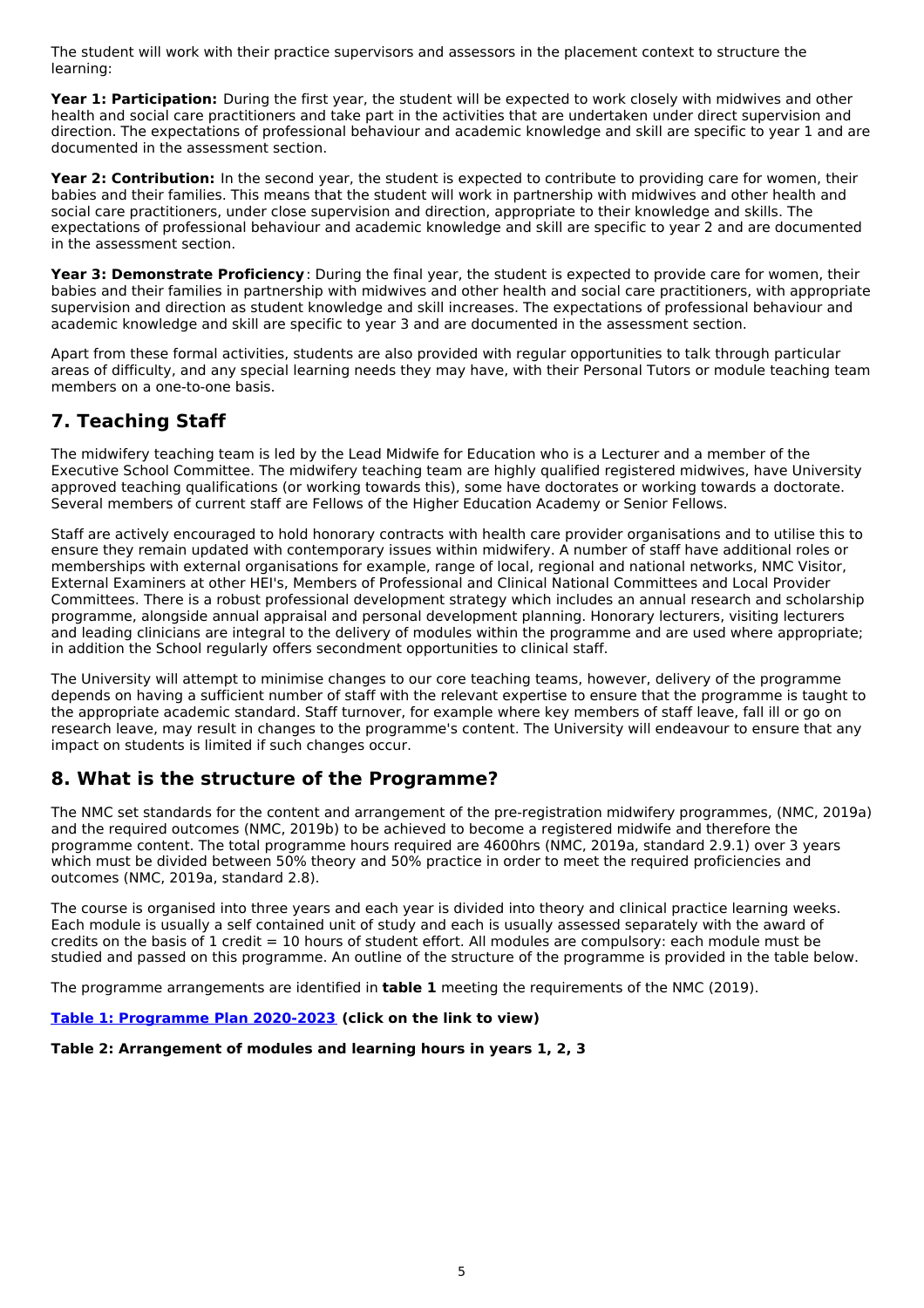| YEAR 1 120 credits @ level 4 (Certificate)                                                                                                                                                                                                                                                                        |                                                                                                              |                                                                                   |                                                                                                                                                                                                                    |                        |
|-------------------------------------------------------------------------------------------------------------------------------------------------------------------------------------------------------------------------------------------------------------------------------------------------------------------|--------------------------------------------------------------------------------------------------------------|-----------------------------------------------------------------------------------|--------------------------------------------------------------------------------------------------------------------------------------------------------------------------------------------------------------------|------------------------|
| 39 /40 weeks (1560hrs) in length plus 13 / 12 weeks annual leave                                                                                                                                                                                                                                                  |                                                                                                              |                                                                                   |                                                                                                                                                                                                                    |                        |
| Same pathway for all students                                                                                                                                                                                                                                                                                     |                                                                                                              |                                                                                   | Optional pathway                                                                                                                                                                                                   |                        |
| 60 credits: Theory based<br>learning: 21 weeks (840hrs<br>@40hrs/week) with 3 theory<br>modules:<br>• Biological processes in<br>midwifery -15 credits;<br>• Introduction to maternal,<br>fetal and neonatal care and<br>wellbeing -15 credits;<br>• The role of the midwife in<br>the 21st century - 30 credits; | 60 credits: Practice based learning:<br>18 weeks (720hrs @ 40hrs/week)<br>• Clinical practice 1 - 60 credits |                                                                                   | Pathways dependent<br>on progress and<br>choice:<br>• Retrieval weeks<br>for resubmission<br>of theory and/or<br>practice<br>• Personal time for<br>study of choice<br>• Annual leave<br>• Mixture of all<br>above | Progression<br>point 1 |
| YEAR 2 120 credits @ level 5 (Intermediate/Diploma)                                                                                                                                                                                                                                                               |                                                                                                              |                                                                                   |                                                                                                                                                                                                                    |                        |
| 39 / 40 weeks (1560hrs) in length plus 13 /12 weeks annual leave                                                                                                                                                                                                                                                  |                                                                                                              |                                                                                   |                                                                                                                                                                                                                    |                        |
| Same pathway for all students                                                                                                                                                                                                                                                                                     |                                                                                                              |                                                                                   | Optional pathway                                                                                                                                                                                                   |                        |
|                                                                                                                                                                                                                                                                                                                   | 60 credits: Practice based learning:<br>19 weeks (760hrs @ 40hrs/week):                                      |                                                                                   | Pathways dependent<br>on progress and                                                                                                                                                                              |                        |
| 60 credits: Theory based<br>learning: 20 weeks (800hrs<br>@40hrs/week) with 3 modules:<br>• Developing Leadership in<br>Health Promotion - 30 credits<br>• Maternal Complexities in<br>pregnancy - 15 credits<br>• Fetal Complexities in<br>pregnancy - 15 credits                                                | Clinical<br>practice 2<br>$-60$<br>credits                                                                   | Elective: minimum 1-<br>week elective with option<br>to choose timing &<br>length | choice:<br>• Retrieval weeks<br>for resubmission<br>of theory and/or<br>practice<br>• Personal time for<br>study of choice<br>• Annual leave<br>• Extend elective<br>• Mixture of all<br>above                     | Progression<br>point 2 |
| YEAR 3 120 credits@ level 6 (Honours)                                                                                                                                                                                                                                                                             |                                                                                                              |                                                                                   |                                                                                                                                                                                                                    |                        |
| 38 weeks (1520hrs) in length plus 14 weeks annual leave                                                                                                                                                                                                                                                           |                                                                                                              |                                                                                   |                                                                                                                                                                                                                    |                        |
| Same pathway for all students                                                                                                                                                                                                                                                                                     |                                                                                                              |                                                                                   | Optional pathway                                                                                                                                                                                                   |                        |
| 60 credits: Theory based<br>learning: 17 weeks (680hrs @ 40<br>hrs/week) with 2 modules:<br>• Developing effective<br>practice - 45 credits<br>• Professional leadership - 15<br>credits                                                                                                                          | 60 credits: Practice based learning:<br>21 weeks (840hrs 40hrs/week):<br>• Clinical practice 3 - 60 credits  |                                                                                   | Pathways dependent<br>on progress and<br>choice:<br>• Retrieval weeks<br>for resubmission<br>of theory and/or<br>practice<br>• Personal time for<br>study of choice<br>• Annual leave<br>• Mixture of all<br>above | Qualification          |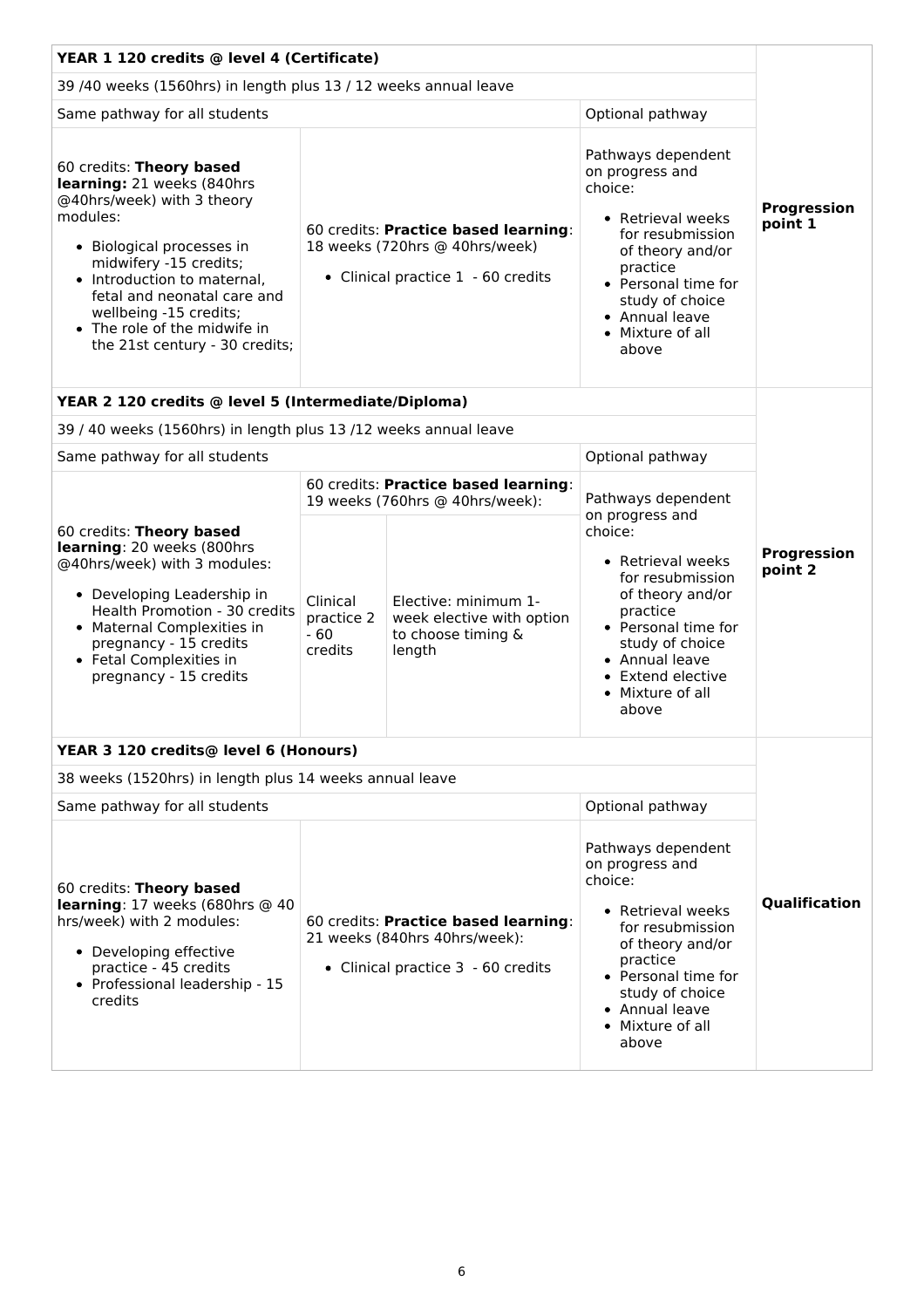| Year    |            | <b>Optional</b> |     | <b>Electives</b> |     |
|---------|------------|-----------------|-----|------------------|-----|
|         | Compulsory | Min             | Max | Min              | Max |
| Level 4 | 120        | 0               | 0   | O                | 0   |
| Level 5 | 120        | 0               | 0   | 0                | 0   |
| Level 6 | 120        | 0               | 0   | 0                | 0   |

### **Module Lists**

### **Level 4**

There are 3 modules within this year. Biological processes in Midwifery focuses on the anatomical and physiological adaptations occurring throughout pregnancy of each body system influenced by physical, mechanical, genetic and hormonal factors. The introduction to maternal, fetal and neonatal care and wellbeing module focuses on the current models of care and principles of care provision in the perinatal period and explores the role of the midwife in identifying the woman's physical, psychological, spiritual and social needs and the provision of woman centred care. The role of the midwife in the 21st century focuses on the evolving role of the midwife within the current context of society including an overview of specific vulnerable groups in society and discusses the increased medicalisation of childbirth. There is a focus upon the art and science of midwifery practice as depicted in the 21st century. Clinical practice module will introduce you to normal midwifery care:

6 weeks: focus on antenatal care including mother and baby groups in the community setting during 4 weeks with Community Midwifery teams and 2 weeks in the maternity hospital on the antenatal/postnatal wards 205/6

6 weeks: intrapartum care on the Midwife Birth Centre (MBC) and 1 week allocated to a Health Visitor and 1 week on the Maternity Assessment Unit (MAU) (may include the Forget-Me-Not bereavement suite)

6 weeks: postnatal focus in the community setting with Community Midwifery teams

Case loading : during your community placement you will follow 3 women and support care through her antenatal and postnatal periods, and be available and on call for intrapartum care if possible.

| <b>Compulsory modules</b>                                          | <b>Module Code</b> | <b>Credits</b> | <b>Period</b> |
|--------------------------------------------------------------------|--------------------|----------------|---------------|
| Introduction to maternal, fetal and neonatal<br>care and wellbeing | NUR-10059          | 15             | Trimester 1-2 |
| <b>Biological Processes in Midwifery</b>                           | NUR-10058          | 15             | Trimester 1-3 |
| The Role of the Midwife in the 21st century                        | NUR-10060          | 30             | Trimester 1-3 |
| Clinical Midwifery Practice 1                                      | NUR-10061          | 60             | Trimester 1-3 |

### **Level 4 Module Rules**

All modules and each assessment must be passed

### **Level 5**

This year consists of 4 modules. Fetal Complexities in Pregnancy - This module aims to develop your knowledge and evidence base regarding conditions affecting fetal development and the newborn infant. This knowledge will enable you to recognise complications, respond promptly with best practice and provide holistic care for the sick and vulnerable neonate. Maternal Complexities in Pregnancy - This module aims to build upon knowledge and skills of pregnancy and childbirth ground within normality and introduces associated pathophysiology of maternal conditions affecting the childbirth continuum. Leadership in health promotion module aims to enhance students' appreciation of the contribution of midwifery practice and maternity care to the foundations of public health; ensure familiarity with the practices and policies that contribute to optimising the health and well-being of babies during the neonatal and infant period. This module integrates knowledge about the public health dimensions of midwifery and neonatal care with insight into the pathophysiology of conditions complicating pregnancy and the evidence base for providing best care. The clinical practice 2 module will involve participation in care for women and newborn with additional care needs and complications:

6 weeks: ward based antenatal and postnatal care on wards 205 & 206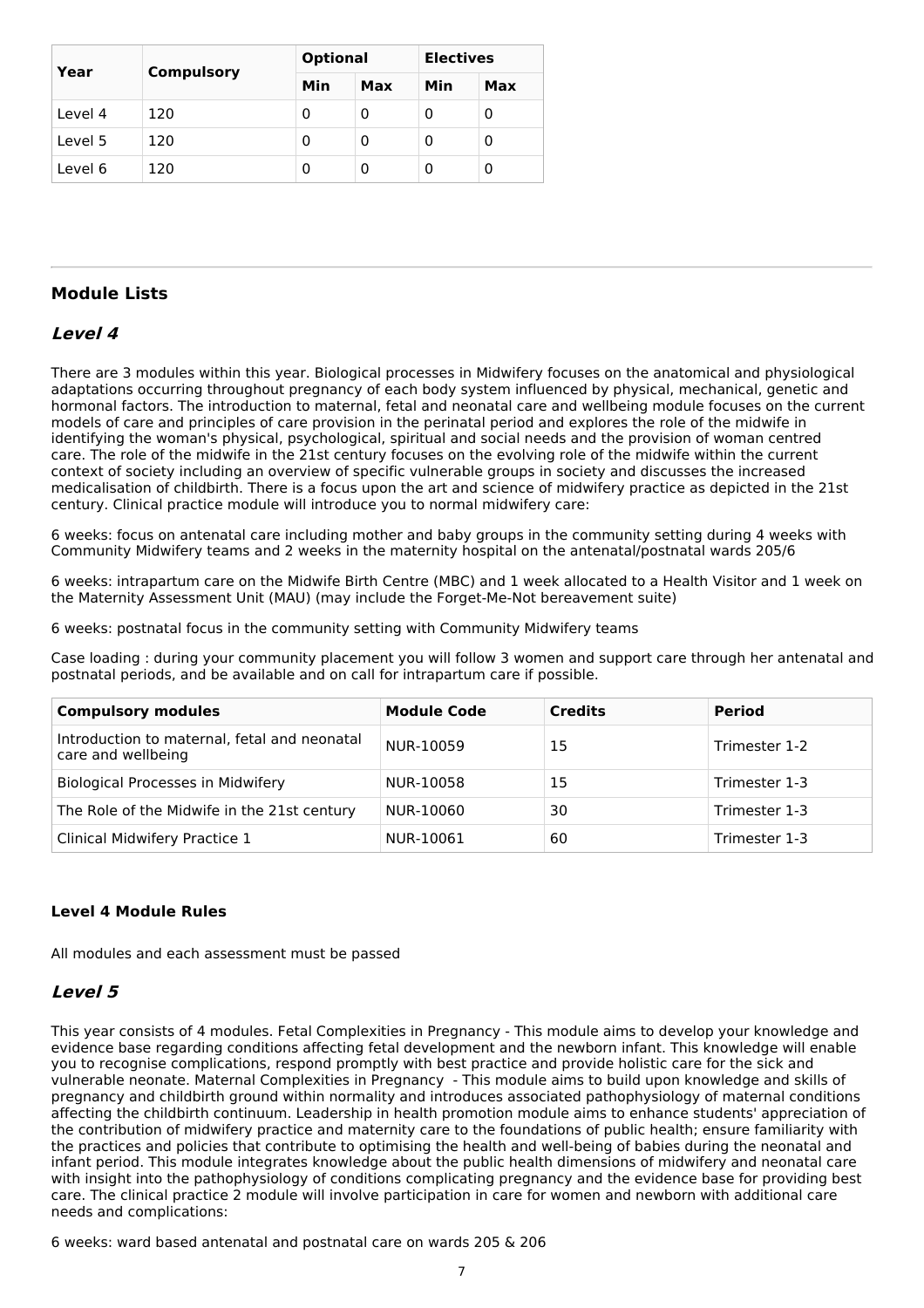6 weeks: intrapartum care including 5 weeks on the delivery suite (DS) and 1 week in obstetric theatre (may include the Forget-Me-Not bereavement suite)

6 weeks of 1 week short placements to experience specialist aspects of care: Antenatal clinic (ANC) + Early Pregnancy Unit (EPU) + Maternity Assessment Unit (MAU) + Neonatal Intensive Care Unit (NICU) + Transitional Neonatal Care + Specialist nurses in Gynaecology

1 week minimum elective - maximum 4 weeks - this is a local, national or international placement organised by you with support from the academic team elective lead to experience women's health care beyond the normal clinical placement circuit.

Case loading: during your ward based placement you will follow 2/3 women with additional care needs through their antenatal and postnatal experiences, and be available and on call for intrapartum care if possible.

| <b>Compulsory modules</b>                 | <b>Module Code</b> | <b>Credits</b> | <b>Period</b> |
|-------------------------------------------|--------------------|----------------|---------------|
| Fetal Complexities in pregnancy           | NUR-20152          | 15             | Trimester 1-2 |
| Maternal Complexities in pregnancy        | NUR-20153          | 15             | Trimester 1-2 |
| Developing Leadership in health promotion | NUR-20154          | 30             | Trimester 1-3 |
| <b>Clinical Midwifery Practice 2</b>      | NUR-20155          | 60             | Trimester 1-3 |

### **Level 5 Module Rules**

All modules and each assessment must be passed

### **Level 6**

There are 3 modules in year 3. The Developing Effective Practice module will support you to critical evaluate the organisation of the maternity service. Drawing on your experiences of working within the maternity service, you will explore different ways of organising care using quality improvement and change management processes, evaluating the impact on women, new born infants, partners and families. You will develop an innovative proposal for maternity service enhancement which reflects the local, national and international evidence base and recognises the importance of sustainable health care. The Professional Leadership module will encourage you to explore your personal professional practice and growth as you prepare for qualification and practice. It will facilitate you to critically reflect on your ability to work in partnership with others as a leader, team member and as an accountable and autonomous practitioner. The module will also foster an exploration of how you personally manage and sustain health during the challenging periods of professional practice and how you support the health and wellbeing of others. The Clinical Practice 3 module will enable you to provide holistic care and meet all the proficiencies required and fulfil the examinations for the Neonatal and Infant Physical Examination (NIPE):

7 weeks: 6 weeks based on wards 205/6 to include antenatal and postnatal care + 1 week Maternity Assessment Unit

7 weeks: 6 weeks Delivery Suite (DS) + 1 week on the Midwife Birth Centre (MBC) (may include the Forget-Me-Not bereavement suite)

7 weeks: 6 weeks Community + 1 week at the Women's Health Centre

Case loading: during your community placement you will follow 2/3 women with midwifery care and additional care need through their antenatal and postnatal experiences and be on call for their intrapartum care.

OR

Continuity of care model (when in operation within the clinical units): year of community-based placements working within a continuity of care model. You will have core weeks allocated to delivery suite, MBC and wards 205/6 to meet the requirements as a 3rd year student in these areas.

| <b>Compulsory modules</b>     | <b>Module Code</b> | <b>Credits</b> | <b>Period</b> |
|-------------------------------|--------------------|----------------|---------------|
| Developing Effective Practice | NUR-30228          | 45             | Trimester 1-3 |
| Professional Leadership       | NUR-30229          | 15             | Trimester 1-3 |
| Clinical Midwifery Practice 3 | NUR-30230          | 60             | Trimester 1-3 |

### **Level 6 Module Rules**

All modules and each assessment must be passed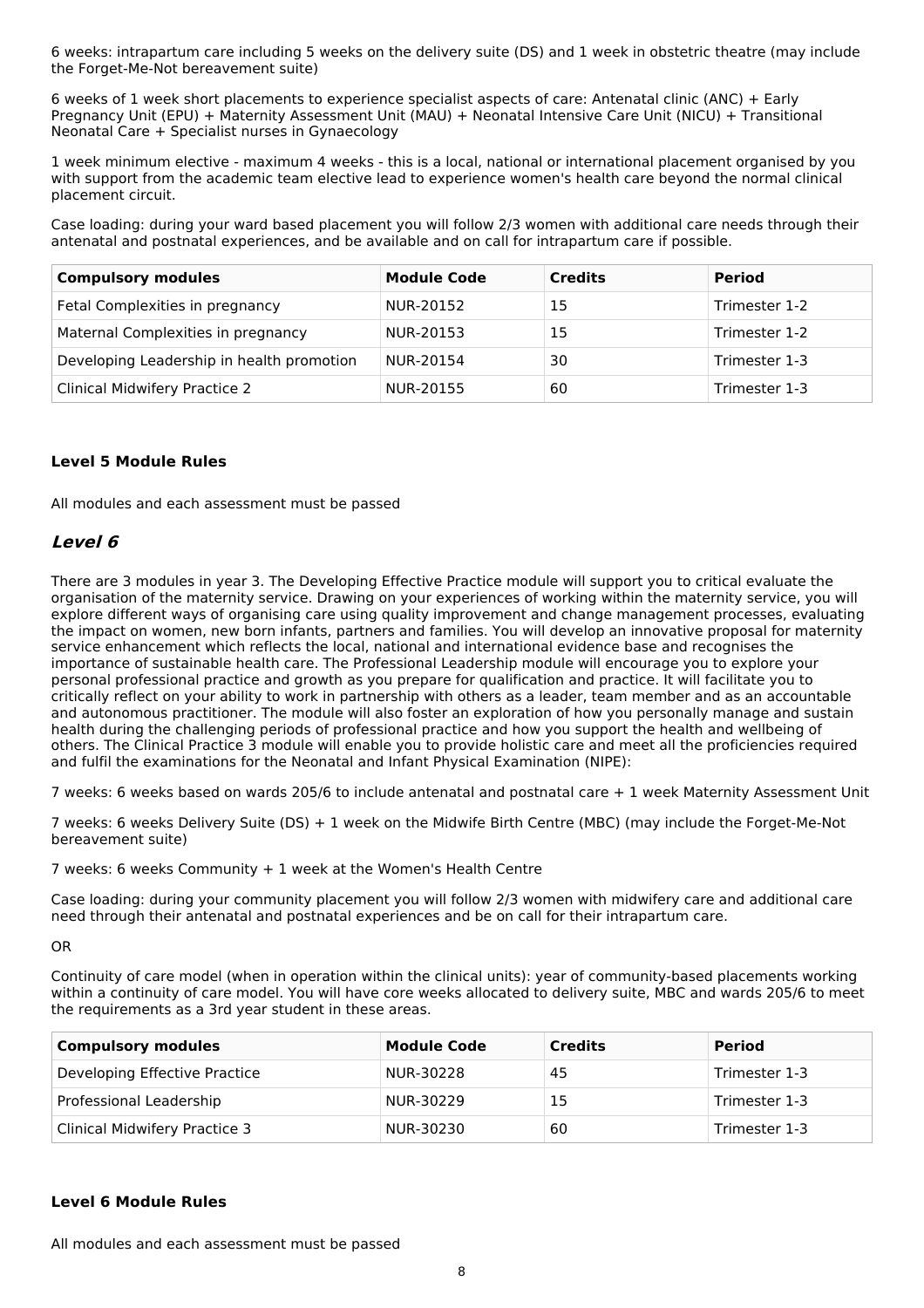# **9. Final and intermediate awards**

The programme is designed to educate midwifery practitioners. Consequently the expectation is that students will complete the full programme of study obtaining 360 credits and so be awarded a BSc (Hons) Midwifery. Students usually accumulate 120 credits per academic year. If a student leaves the programme before completing 360 credits they may be eligible for an alternative award, as detailed below - none of these awards will include the word 'Midwifery'. Midwives must complete an approved programme of study (minimum 360 credits) in order to be eligible to apply for professional registration.

Credits required for each level of academic award are as follows:

| <b>Honours Degree</b>                            | 360<br>credits | You will require at least 120 credits at levels 4, 5 and 6                                                  |
|--------------------------------------------------|----------------|-------------------------------------------------------------------------------------------------------------|
| Diploma in Higher<br><b>Education</b>            | 240<br>credits | You will require at least 120 credits at level 4 or higher and at least 120<br>credits at level 5 or higher |
| <b>Certificate in Higher</b><br><b>Education</b> | 120<br>credits | You will require at least 120 credits at level 4 or higher                                                  |

# **10. How is the Programme Assessed?**

The design of the assessments has been shaped by the Quality Assurance Agency guiding principles on assessment, (QAA, 2018b) and taken account of each student's stage of development, different learning styles, levels of study, course requirements and the skills and competencies needed. Needs of a student have been considered in developing the range and flexible approaches within the assessment methods so each student can perform at their best. Each assessment serves a purpose and is aligned to module and programme learning outcomes and teaching activities (QAA, 2018b). The student can benchmark their own development through formative and summative feedback to support reflection on their learning and enhance their assessment literacy.

Each module has dedicated midwifery academics with one acting as the assessment lead for each assessment. The assessment lead will launch the assessment in each module and identify the support available in preparation for the assessment and the provision of formative and summative feedback. There is a range of assessments over the 3 years. Theory modules are assessed via multiple choice questions exam (MCQ), simulation with peer review and written reflection, reflective essays, presentations with supporting written papers, assignments including case studies or the development of a health promotion tool or service improvement project, development of a web page. Practice learning modules are assessed using objective structured clinical examinations, online numeracy examinations and the 3 year national clinical document - the Midwifery On-Going record of Achievement (MORA). The MORA contains 4 assessed elements - achievement of proficiencies, professional behaviour, completion of the practice episode records (which includes 20 Newborn and Infant Physical Examinations (NIPE) examinations in year 3 only) and the holistic assessment. There is more detailed information on each assessment available in the **assessment brief** which can be found on the module KLE site together with the **assessment calendar**. Table 3 provides an overview of the summative assessment strategy adopted for each module. The starred \* items take place in the clinical leaning environment whilst the remaining assessments take place within the academic setting.

Module assessments include a number of formative elements to provide the foundation on which a student can develop their knowledge, skills, attitudes and behaviours. Formative feedback is designed to support 'feed forward' on written work, academic and presentational skills and support the student to undertake the summative assessment having had an opportunity to develop the techniques necessary for success. During practice placements, formative feedback will be provided on a continuing basis using the Midwifery Ongoing Record of Achievement (MORA). The MORA requires that each student receives regular feedback from practice supervisors and complete interim reviews with the practice assessor. If at any point there is a cause for concern, the practice assessor and academic assessor should be contacted. There is clear signposting throughout the MORA to prompt this action. Students will have a formative workshop in year 3 on M-AIM - Maternity Acute Illness Management - which will support the development of skills and confidence in managing deterioration in women in non-obstetric situations. Table 4 provides an overview of the formative assessment strategy which is designed to provide the student with feedback to develop their assessment literacy skills and enhance their attainment and progression. There will be a review point at the end of the shared pathway in each year with the student's personal tutor when the ongoing development plan will be discussed in preparation for their personal choice and individual pathway options and build on their strengths for the next stage of the programme.

Management of the assessment process will be in accordance with University academic regulations. Students need to refer to the School Handbook and University Handbook on the KLE for general guidance including the policies, processes and regulations surrounding assessments and exceptional circumstances which are the adjustments due to personal circumstances. Management of the assessment process will be in accordance with the University academic regulations. Students have 2 attempts at each assessment: there will be date for submission for each assessment within the module with a further assessment opportunity within the retrieval period. All module assessments must be successfully completed in order to pass the progression point before commencing the next year of the programme. Where there are exceptional circumstances or reasonable adjustments this period may be lengthened with an extension of a final 12-week period within the following module of the next year to allow for a further assessment opportunity.

### **For information on submission of written assignments, late submission and failure to achieve a pass**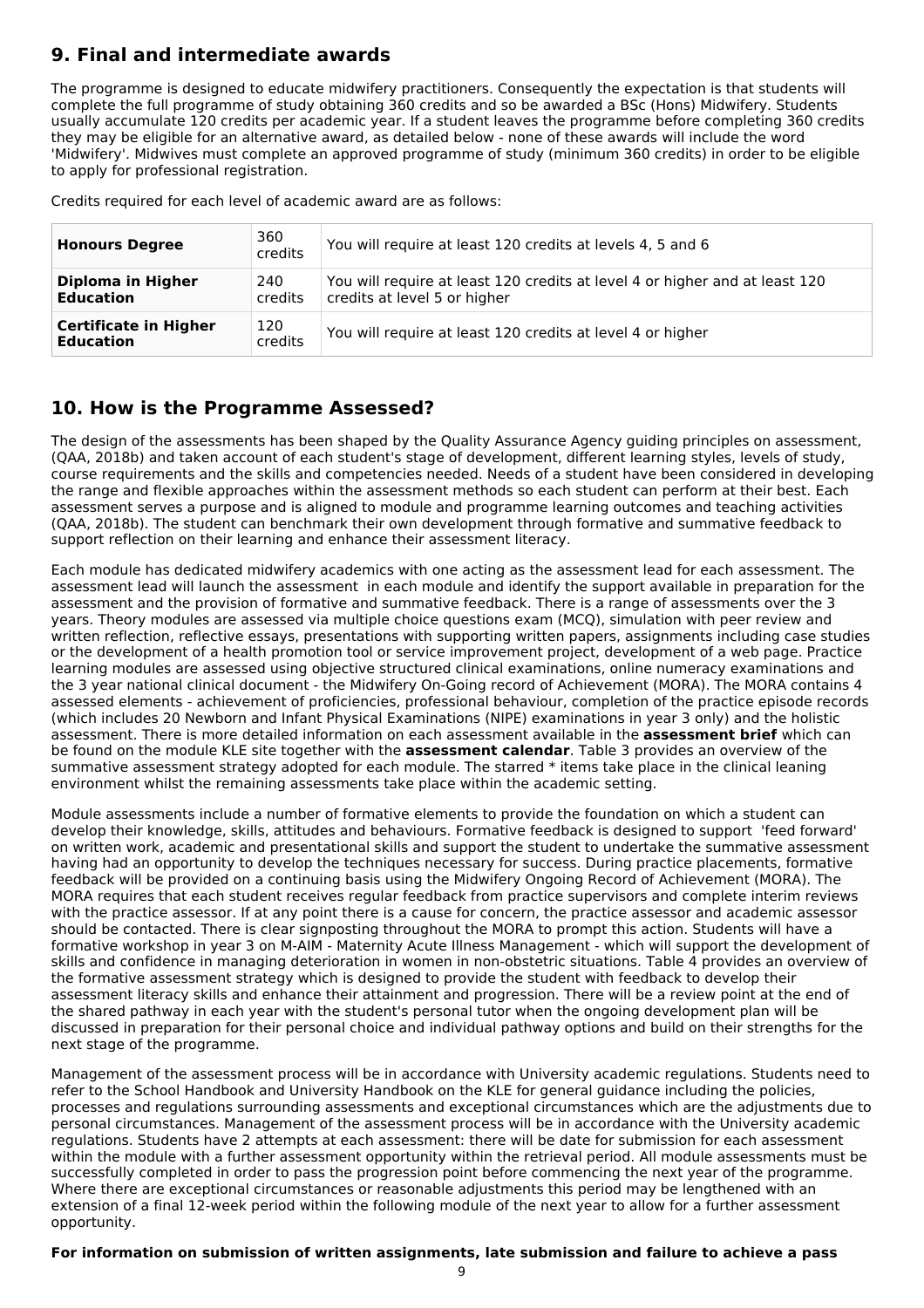## **grade on first attempt you need to read the School Handbook.**

### **Table 3: Overview of Summative Assessment Strategy**

| <b>YEAR ONE</b> |                                                   |                                                                                                                                                    |                                                                                |                                                                                           |                                                    |                                                                                                       |                                                                                                                  |
|-----------------|---------------------------------------------------|----------------------------------------------------------------------------------------------------------------------------------------------------|--------------------------------------------------------------------------------|-------------------------------------------------------------------------------------------|----------------------------------------------------|-------------------------------------------------------------------------------------------------------|------------------------------------------------------------------------------------------------------------------|
| Module          | <b>Biological</b><br>processes<br>ın<br>Midwifery | Introduction to<br>maternal, fetal<br>The role of the Midwife in the<br>Clinical Practice 1<br>& neonatal<br>21st Century<br>care and<br>wellbeing |                                                                                |                                                                                           |                                                    |                                                                                                       |                                                                                                                  |
| Assessment      | Multiple<br>Choice<br>Questions<br>Exam<br>(MCQ)  | Communication<br>skills:<br>Simulated<br>exercise with<br>peer review<br>and reflection                                                            | Artistic<br>depictions<br>through the<br>childbearing<br>continuum<br>projects | A discussion paper<br>around<br>contemporary<br>issues<br>affecting midwifery<br>practice | Objective<br>Structured<br>Clinical<br>Examination | Computer<br>software -<br>numeracy<br>test of<br>medicines<br>calculation<br>(must<br>achieve<br>70%) | *Practice<br>based<br>assessments<br>x4 using the<br>Midwifery<br>On-Going<br>record of<br>Achievement<br>(MORA) |
| Credits         | 15                                                | 15                                                                                                                                                 | 15                                                                             | 15                                                                                        | 60                                                 |                                                                                                       |                                                                                                                  |

| <b>YEAR TWO</b> |                                                                  |                                             |                                                                            |                                                    |                                                                                                         |                                              |
|-----------------|------------------------------------------------------------------|---------------------------------------------|----------------------------------------------------------------------------|----------------------------------------------------|---------------------------------------------------------------------------------------------------------|----------------------------------------------|
| Module          | Developing<br>Leadership<br>in Health<br>Promotion               | Maternal<br>Complexities<br>in<br>pregnancy | Fetal Complexities in<br>pregnancy                                         | Clinical Practice 2                                |                                                                                                         |                                              |
| Assessment      | Create a<br>health<br>promotion<br>tool &<br>supporting<br>paper | Case study                                  | Collaborative website<br>with supporting work:<br>video/audio/podcast/blog | Objective<br>Structured<br>Clinical<br>Examination | Computer<br>software -<br>numeracy<br>test of<br>medicines<br>calculation<br>(must<br>achieve<br>$80\%$ | *Practice<br>based<br>assessments<br>x4 MORA |
| Credits         | 30                                                               | 15                                          | 15                                                                         | 60                                                 |                                                                                                         |                                              |

| <b>YEAR THREE</b> |                                                  |                                  |                                                    |                                                                                      |                                                  |
|-------------------|--------------------------------------------------|----------------------------------|----------------------------------------------------|--------------------------------------------------------------------------------------|--------------------------------------------------|
| Module            | Developing<br>Effective<br>Practice              | Professional<br>leadership       | Clinical Practice 3                                |                                                                                      |                                                  |
|                   | Service<br>Assessment   Improvement  <br>Project | Theme<br>board and<br>reflection | Objective<br>Structured<br>Clinical<br>Examination | Computer software - numeracy test<br>of medicines calculation (must<br>achieve 100%) | *Practice based<br>assessments x4<br><b>MORA</b> |
| Credits           | 45                                               | 15                               | 60                                                 |                                                                                      |                                                  |

### **Table 4: Formative and Developmental Feedback Assessment Strategy**

| <b>Year One</b>                         |        |                        |                        |                    |                        |                                      |
|-----------------------------------------|--------|------------------------|------------------------|--------------------|------------------------|--------------------------------------|
| Module                                  | Method | <b>Formative</b>       |                        | Feedback Summative | Feedback               | Feed<br><b>Forward</b>               |
| Biological<br>Processes in<br>Midwifery | MCO    | Practice<br><b>MCO</b> | Review of<br>questions | Pass 40%           | Review of<br>questions | Ongoing<br>development<br>plan (ODP) |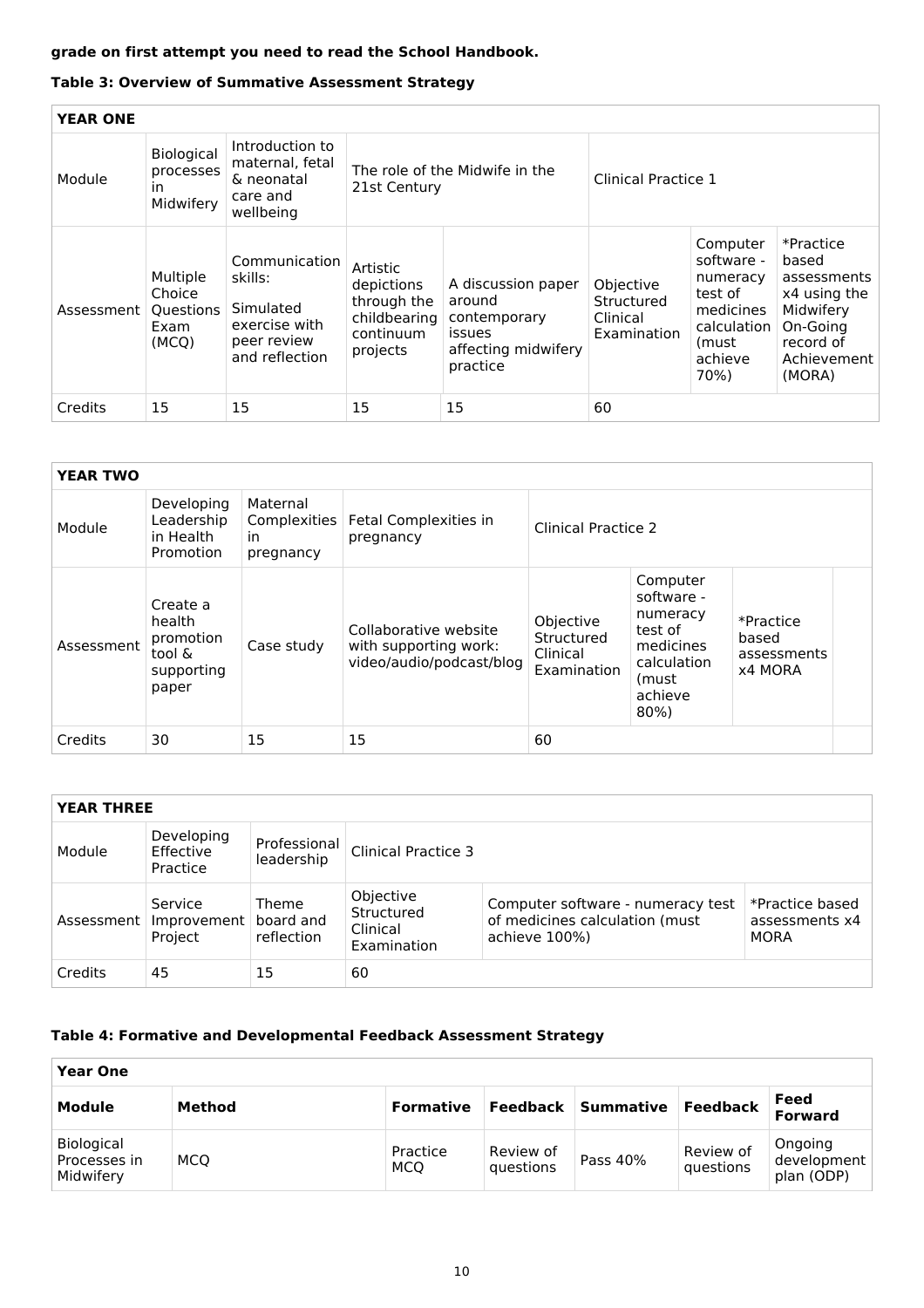| Introduction to<br>maternal, fetal<br>& neonatal<br>care &<br>wellbeing | Communication exercise &<br>reflective account                                                                               |                                 | Mock                                      | Tutorial<br>Written &<br>verbal     | Pass 40%                                     | Written<br>and verbal       | ODP                            |
|-------------------------------------------------------------------------|------------------------------------------------------------------------------------------------------------------------------|---------------------------------|-------------------------------------------|-------------------------------------|----------------------------------------------|-----------------------------|--------------------------------|
| The role of the<br>Midwife in the<br>21st Century                       | assessment 1 - artistic<br>depictions through the<br>childbearing continuum<br>project<br>assessment 2 - discussion<br>paper |                                 | <b>Tutorials</b>                          | Written &<br>verbal                 | Pass 40%                                     | Written<br>and verbal       | <b>ODP</b>                     |
|                                                                         | Numeracy- online tool                                                                                                        |                                 | Open<br>practising                        | Online<br>feedback                  | Pass/fail at<br>70%                          | Online<br>feedback          | ODP                            |
|                                                                         |                                                                                                                              | *Proficiencies                  | Continuous                                |                                     | Each<br>placement<br>pass/fail               |                             |                                |
|                                                                         |                                                                                                                              | *Professional<br>behaviour      | from<br>practice<br>supervisors           | Continuous                          | Each<br>placement<br>pass/fail               | Written &<br>verbal         |                                |
| Clinical<br>Practice 1                                                  | *Practice<br>assessment:                                                                                                     | *Practice<br>episode<br>records | Interim<br>meeting<br>with<br>practice    | written and<br>verbal               | Completed<br>by end of<br>final<br>placement | Service<br>user<br>feedback | ODP                            |
|                                                                         |                                                                                                                              | *Holistic<br>assessment         | assessor                                  |                                     | Pass 40%<br>each<br>placement                |                             |                                |
|                                                                         | Examination (OSCE)                                                                                                           | Objective Structured Clinical   | Group &<br>peer mock                      | Verbal                              | Pass 40%                                     | Written &<br>verbal         | ODP                            |
| <b>Year Two</b>                                                         |                                                                                                                              |                                 |                                           |                                     |                                              |                             |                                |
|                                                                         |                                                                                                                              |                                 |                                           |                                     |                                              |                             |                                |
| Module                                                                  | <b>Method</b>                                                                                                                |                                 | <b>Formative</b>                          | <b>Feedback</b>                     | <b>Summative</b>                             | <b>Feedback</b>             | Feed<br><b>Forward</b>         |
| Developing<br>Leadership in<br>Health<br>Promotion                      | Create a health promotion<br>tool and supporting paper                                                                       |                                 | <b>Tutorials</b>                          | Written &<br>verbal                 | Pass 40%                                     | Written<br>and verbal       | Ongoing<br>development<br>plan |
| Maternal<br>Complexities in<br>Pregnancy                                | Case study                                                                                                                   |                                 | <b>Tutorials</b>                          | Written &<br>verbal                 | Reflection<br>Pass 40%                       | Written<br>and verbal       | ODP                            |
| Fetal<br>Complexities in<br>Pregnancy                                   | Collaborative Website with<br>Supporting work -<br>video/audio/podcast/blog                                                  |                                 | <b>Tutorials</b>                          | Written &<br>verbal                 | Pass 40%                                     | Written<br>and verbal       | ODP                            |
|                                                                         | Numeracy- online tool                                                                                                        |                                 | Open<br>practising                        | Online<br>feedback                  | Pass/fail at<br>80%                          | Online<br>feedback          | ODP                            |
|                                                                         |                                                                                                                              | *Proficiencies                  |                                           |                                     | Each<br>placement<br>pass/fail               |                             |                                |
|                                                                         |                                                                                                                              | *Professional<br>behaviour      | Continuous<br>from<br>practice            |                                     | Each<br>placement<br>pass/fail               | Written &<br>verbal         |                                |
| Clinical<br>Practice 2                                                  | *Practice<br>assessment:                                                                                                     | *Practice<br>episode<br>records | supervisors<br>Interim<br>meeting<br>with | Continuous<br>written and<br>verbal | Completed<br>by end of<br>final<br>placement | Service<br>user<br>feedback | <b>ODP</b>                     |
|                                                                         |                                                                                                                              | *Holistic<br>assessment         | practice<br>assessor                      |                                     | Pass 40%<br>each<br>placement                |                             |                                |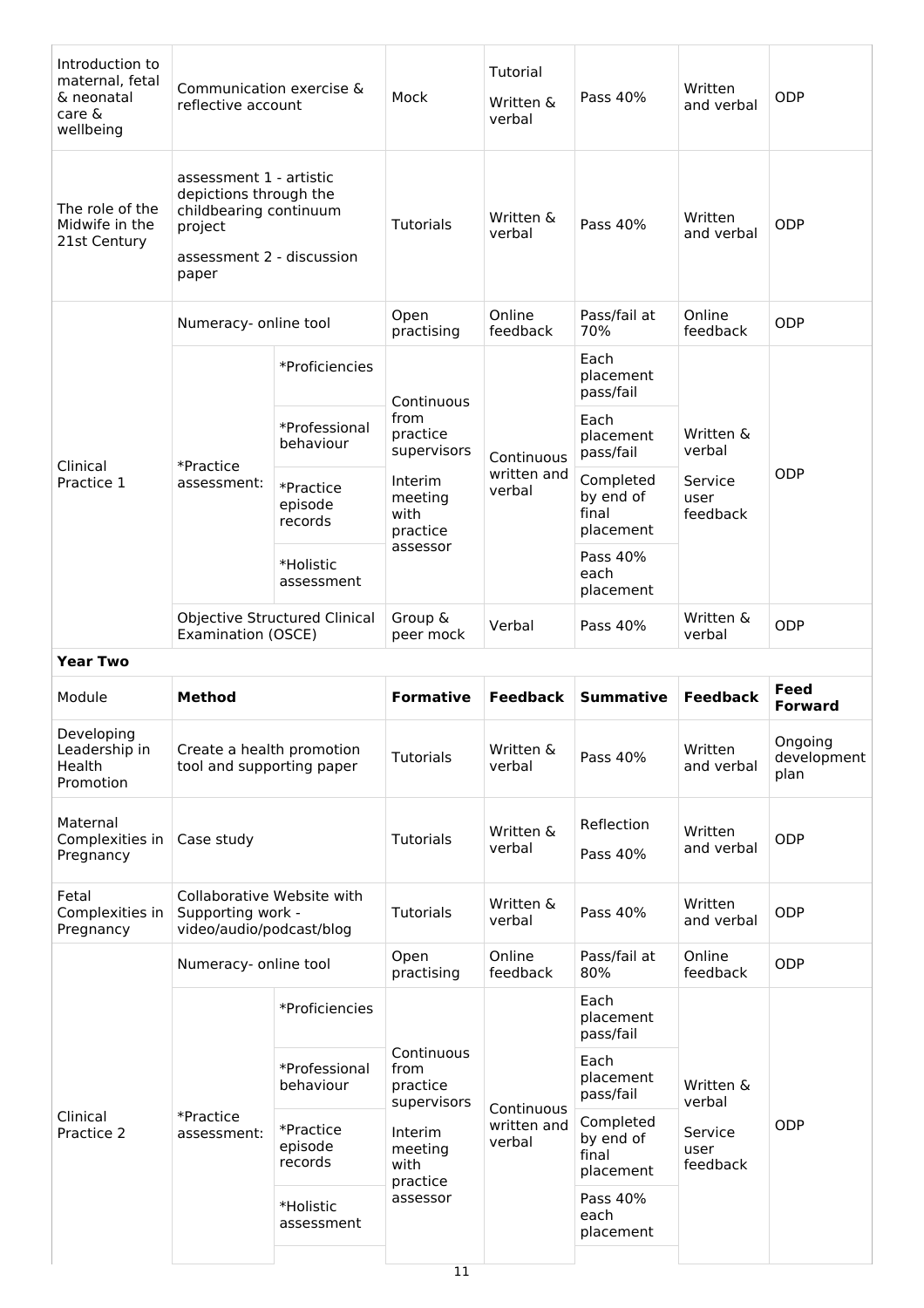|                                     | Examination                                   | <b>Objective Structured Clinical</b>                        | Group &<br>peer mock                                                                                       | Verbal                              | Pass 40%                                     | Written &<br>verbal                                                       | ODP                                  |
|-------------------------------------|-----------------------------------------------|-------------------------------------------------------------|------------------------------------------------------------------------------------------------------------|-------------------------------------|----------------------------------------------|---------------------------------------------------------------------------|--------------------------------------|
| <b>Year Three</b>                   |                                               |                                                             |                                                                                                            |                                     |                                              |                                                                           |                                      |
| Module                              | <b>Method</b>                                 |                                                             | <b>Formative</b>                                                                                           | <b>Feedback</b>                     | <b>Summative</b>                             | <b>Feedback</b>                                                           | <b>Feed</b><br><b>Forward</b>        |
| Developing<br>Effective<br>Practice | Service improvement<br>project<br>8,000 words |                                                             | Literature<br>review<br>tutorial                                                                           | Written &<br>verbal                 | Pass 40%                                     | Written<br>and verbal                                                     | Ongoing<br>development<br>plan (ODP) |
| Professional<br>Leadership          | Theme board & reflection                      |                                                             | Present<br>theme<br>board                                                                                  | Written &<br>verbal                 | Pass 40%                                     | Written<br>and verbal                                                     | ODP                                  |
| Clinical<br>Practice 3              | Numeracy- online tool                         |                                                             | Open<br>practising                                                                                         | Online<br>feedback                  | Pass/fail at<br>100%                         | Online<br>feedback                                                        | ODP                                  |
|                                     | *Practice<br>assessment:                      | *Proficiencies                                              | Continuous<br>from<br>practice<br>supervisors<br><b>Interim</b><br>meeting<br>with<br>practice<br>assessor | Continuous<br>written and<br>verbal | Each<br>placement<br>pass/fail               | Written &<br>verbal<br>Written &<br>verbal<br>Service<br>user<br>feedback | ODP                                  |
|                                     |                                               | *Professional<br>behaviour                                  |                                                                                                            |                                     | Each<br>placement<br>pass/fail               |                                                                           |                                      |
|                                     |                                               | *Practice<br>episode<br>records<br>including<br><b>NIPE</b> |                                                                                                            |                                     | Completed<br>by end of<br>final<br>placement |                                                                           | ODP                                  |
|                                     |                                               | *Holistic<br>assessment                                     |                                                                                                            |                                     | Pass 40%<br>each<br>placement                |                                                                           |                                      |
|                                     | OSCE - obstetric<br>emergencies               |                                                             | Group &<br>peer mock                                                                                       | Verbal                              | Pass 40%                                     | Written &<br>verbal                                                       | ODP                                  |
|                                     | M-AIM - non-obstetric<br>emergencies          |                                                             | Workshops<br>& MCQ                                                                                         | Verbal                              | Not assessed                                 | Use<br>formative<br>feedback                                              | ODP                                  |

Clear guidance on all assessments will be given to students and support will be available for students experiencing difficulties. Detailed, constructive and timely feedback will identify students' areas of strength and areas for further improvement. Students will be encouraged to reflect on their theoretical and practical learning using reflection to assess their development. This will enable the student to become a more independent learner as they progress through theprogramme and will support the development of an autonomous practitioner. There will be specialised support available for any student experiencing learning difficulties from the Student Services within the University.

Assessments have also been designed to facilitate the development of transferable skills that can be applied for the benefit of service users, families and the student. Similarly, the preparation of assessments will offer the student the opportunity to demonstrate knowledge and application of their developing research skills (i.e. literature searching and reviewing, application and critique of research methods and evaluation of evidence). Each student must successfully complete all assessments and also demonstrate professional conduct and good health and character in line with NMC Standards (NMC 2019) to achieve the BSc award and apply for entry to the professional register.

### **10.1 Practice Placement**

At the point of registration, students are required to meet both the requirements of the NMC proficiencies, (NMC, 2019b) which also reflect the European Directive, (EU Council, 2005), and Unicef UK Baby Friendly Initiative learning outcomes, (Unicef UK, 2019). Clinical performance will be assessed both formatively and summatively in each placement by a team of clinical and academic staff who are responsible for supporting, guiding and assessing your learning and attainment of proficiencies. The team are identified in table 5 which identifies the roles and responsibilities for student supervision and assessment.

#### **Table 5: The Roles and [Responsibilities](https://keeleacuk.sharepoint.com/:i:/s/SAS-QualityAssuranceSharedFiles/EWTpcIR97E5LmTh0qCe5dekBZf4CN3tLNXejGwysFqPLFQ?e=B73KCo) for Student Supervision and Assessment (click on the link to view)**

During the process of learning in the clinical placement each student will have **supernumerary status** as required by standard 3.9 which is defined by the NMC, (2019a, p19) as: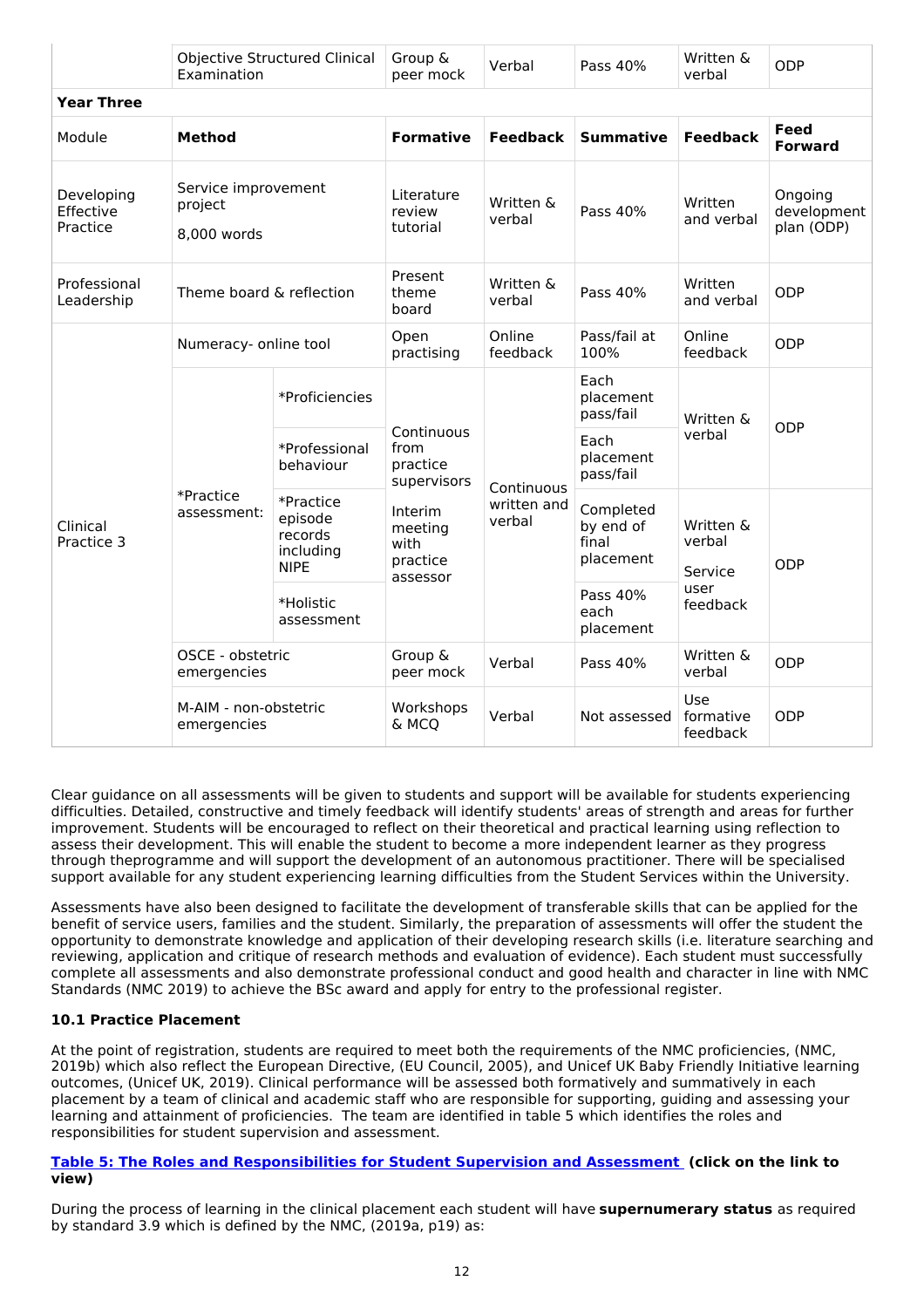'students in practice or work placed learning must be supported to learn without being counted as part of the staffing required for safe and effective care in that setting. Placements should enable students to learn to provide safe and effective care, not merely to observe; students can and should add real value to care. The contribution students make will increase over time as they gain proficiency and they will continue to benefit from ongoing guidance and feedback. Once a student has demonstrated that they are proficient, they should be able to fulfil tasks without direct oversight. The level of supervision a student needs is based on the professional judgement of their supervisors, taking into account any associated risks and the student's proficiency and confidence.'

There is a single practice assessment documentation - the Midwifery Ongoing Record of Achievement (MORA) - for the duration of the midwifery programme which will provide evidence of achievement for the proficiencies for midwives, (NMC, 2019b). The MORA is a national document developed by the Midwifery Practice Assessment Collaboration between 2019 & 2020 (Midwifery Practice Assessment Collaboration Steering Group, 2020a). There is a guide to using the MORA (Gillman, 2020) and the MORA Frequently Asked Questions (FAQs) (Midwifery Practice Assessment Collaboration Steering Group, 2020b) document available to support the 3-year document. Both documents are available to the student on the module KLE and will be discussed by the module team in the introduction to the clinical practice learning module. Evidence is collated for the assessment which includes practice episode records, feedback from Practice Supervisors and service users, achievement of proficiencies and reflection. Practice supervisors must meet minimum standards to undertake the role and practice assessors have undergone additional preparation for the role. There are 4 elements of the MORA:

- 1. Achievement of proficiencies
- 2. Professional behaviour
- 3. Completion of the practice episode records (which includes 20 NIPE examinations in year 3 only)
- 4. Holistic assessment

The module team will explain each with further information in the assessment brief tailored for each year of the programme. The proficiencies can be assessed in a range of placements as part of a continuous assessment process and should not be viewed as separate elements but reflect the continuum of care provided in partnership with women and their families. During each year of the programme, the student is expected to engage at varying levels appropriate to level of knowledge and understanding.

**Year 1: Participation:** During the first year, the student will be expected to work closely with midwives and other health and social care practitioners and take part in the activities that are undertaken under direct supervision and direction. The expectations of professional behaviour and academic knowledge and skill are specific to year 1 and are documented in the assessment section.

**Year 2: Contribution:** In the second year, the student is expected to contribute to providing care for women, their babies and their families. This means that the student will work in partnership with midwives and other health and social care practitioners, under close supervision and direction, appropriate to their knowledge and skills. The expectations of professional behaviour and academic knowledge and skill are specific to year 2 and are documented in the assessment section.

**Year 3: Demonstrate Proficiency**: During the final year, the student is expected to provide care for women, their babies and their families in partnership with midwives and other health and social care practitioners, with appropriate supervision and direction as student knowledge and skill increases. The expectations of professional behaviour and academic knowledge and skill are specific to year 3 and are documented in the assessment section.

**[Table](https://keeleacuk.sharepoint.com/:i:/s/SAS-QualityAssuranceSharedFiles/ERBhLAqHhc5JuGxbWooq0UEBEJB82ckmHTAy6zCQjTAiWQ?e=MfaD1T) 6 (click on the link to view)** explains the assessment strategy identifying the steps involved within each placement to support the student progress towards achieving the level required in each year. The student must achieve the proficiencies at the required level in each year of your programme. The assessment process aims to ensure validity and reliability of assessment of practice. Support and guidance will be available to assessors and supervisors in update sessions and from link lecturers and personal tutors. There will be a placement debrief after each placement block and the student will be expected to reflect on their experiences for their portfolio and assessment activities.

At the interim review in the placement, the practice assessor will document the student progress with the student and highlight any areas of practice that require further development, developing an action plan with the student if necessary. If the student fails to meet required outcomes at the first attempt in their practice assessment, a further opportunity will be possible in the retrieval period when reassessment will take place. During this period, the student will be guided and supported by their practice assessor and the academic assessor for the placement. An action plan will be developed to assist the student in achieving their outcomes. Failure to achieve a pass grade at reassessment will result in the student being referred to the school progress review panel - see the School Handbook.

### **10.2 Progression**

Each year contains a progression point that the student must move through to enter the next level of academic study. In order to progress the student must:

No compensation is permitted for theory or practice on the BSc (Hons) Midwifery programme.

The criteria for moving through and stepping up to the next academic level are:

Year 1 academic level 4 - pass all assessments and proceed to year 2 academic level 5 and completed the modules hours for theory and practice;

Year 2 academic level 5 - pass all assessments and proceed to year 3 academic level 6 and completed the modules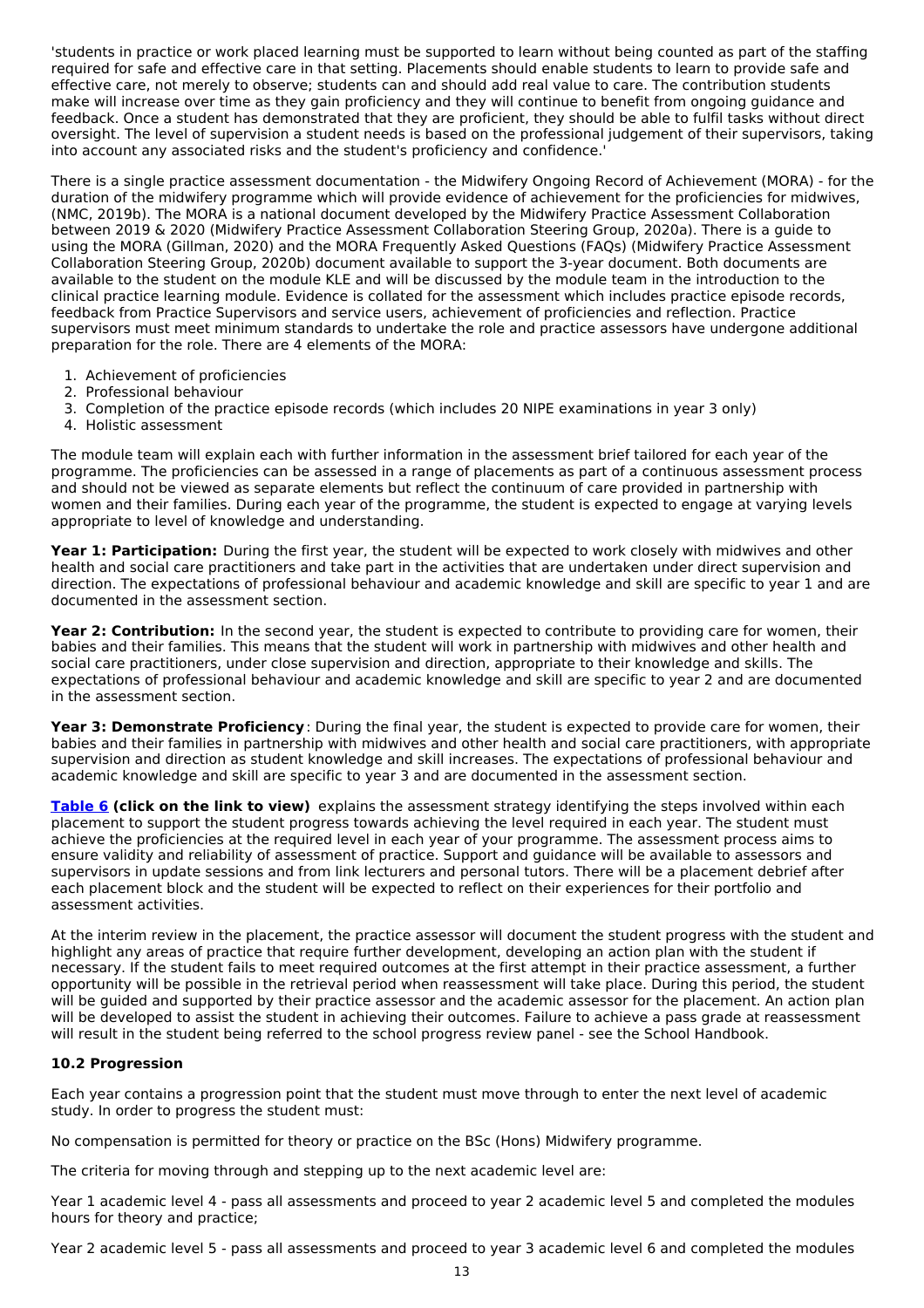hours for theory and practice;

Year 3 academic level 6 - pass all assessments, completed the modules hours for theory and practice, be able to complete the award within the maximum allowed study period for the award, in line with the Course Regulations and be eligible to apply to the NMC for registration. The student will have a timetabled session explaining how the process of registration works with links to the NMC website and your responsibilities. The Lead Midwife for Education will verify completion of programme requirements in accordance with standard 5, (NMC, 2019a, p12) and confirm the good health and character for each student as part of this process before the student can apply for entry to the NMC register. The requirements for registration are:

- Pass all summative assessments theory and practice
- $\bullet$ Complete the requirements identified in the Directive 2005/36/EC of the European parliament and of the council on the recognition of professional qualifications on the practical and clinical training:
- 100 antenatal examinations
- Supervision and care of at least 40 pregnant women
- 40 personal deliveries
- Active or simulated participation in breech deliveries
- Performance of episiotomy and initiation to suturing
- 100 postnatal examination of the mother
- 100 examinations of the healthy new-born  $\bullet$
- Observation of care of the new-born requiring special care  $\bullet$
- 40 examinations of women at risk  $\bullet$
- Care of women with pathological conditions  $\bullet$
- $\bullet$  Initiation in the field of medicine and surgery
- Demonstrate and declare good health and good character.
- Complete the 100% attendance requirements

If a student has taken a prolonged period of leave of absence or sickness, they may not be able to progress to the next year of study. This may mean that the student may need to 'back group' to another cohort, in order to have the best opportunity to be successful with their studies. This will be determined by discussion with the student, the personal tutor and the award lead.

As stated in standard 5.1.2 (NMC, 2019a), each student has five years to apply to register with the NMC if they wish to rely on this qualification for employment. Failing to register their qualification within five years will result in additional education and training or gain such experience as specified in the NMC (2019 a & b) standards.

## **11. Contact Time and Expected Workload**

This contact time measure is intended to provide the student with an indication of the type of activity they are likely to undertake during this programme. The data is compiled based on module choices and learning patterns of students on similar programmes in previous years. Every effort is made to ensure this data is a realistic representation of what the student is likely to experience, but changes to programmes, teaching methods and assessment methods mean this data is representative and not specific.

Undergraduate courses at Keele contain an element of module choice; therefore, individual students will experience a different mix of contact time and assessment types dependent upon their own individual choice of modules. The figures below are an example of activities that a student may expect on thier chosen course by year/stage of study. Contact time includes scheduled activities such as: lecture, seminar, tutorial, project supervision, demonstration, practical classes and external visits. The figures are based on 1,200 hours of student effort each year for full-time students but with the professional requirement to fulfil 4600 programme hours and overall an equal balance between 50% theory and 50% practice learning (EUA, 2014, NMC, 2019a 2.8).

### **Activity**

|                                  | <b>Scheduled learning and teaching activities</b> | Guided independent Study | Placements |
|----------------------------------|---------------------------------------------------|--------------------------|------------|
| <b>Year 1 (Level 4)</b> $ 17\% $ |                                                   | 32%                      | 51%        |
| <b>Year 2 (Level 5)</b> $16\%$   |                                                   | 32%                      | 52%        |
| <b>Year 3 (Level 6)</b> $10\%$   |                                                   | 35%                      | 55%        |

# **12. Accreditation**

This subject/programme is accredited by the Nursing & Midwifery Council. Please note the following:

- All modules are compulsory and are to be undertaken in sequence. Entry to a subsequent module is dependent on successful completion of the previous module and achievement of the progression point.
- **Regulations:** The programme has professional accreditation and there are specific regulations, which the student has to agree to abide by - see the Programme-Specific Regulations Annex at the end of this document.
- **Study abroad:** Students are currently unable to study abroad there is a self-funded elective period within the programme when students can elect to explore women's health locally, nationally or internationally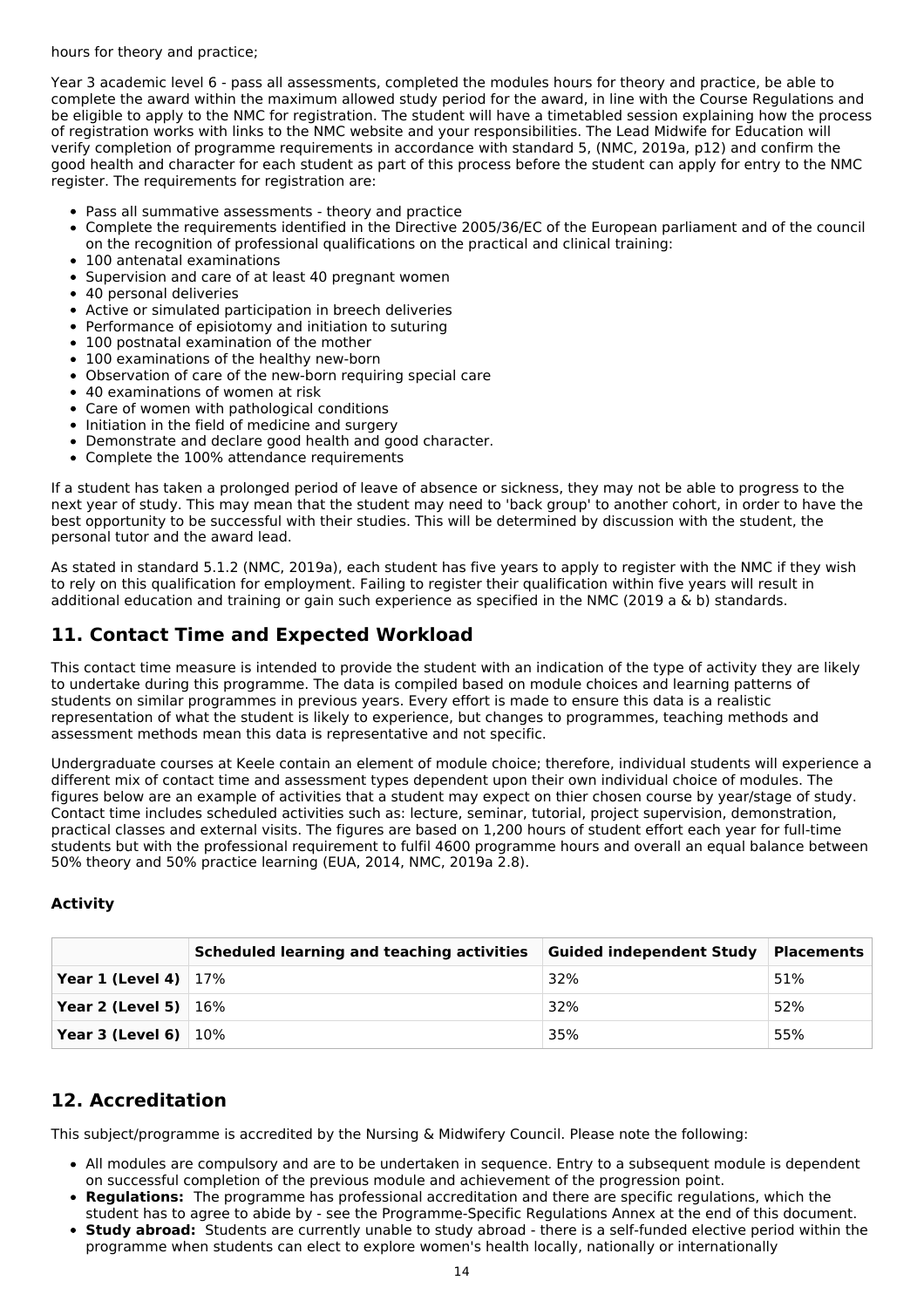# **13. University Regulations**

The University Regulations form the framework for learning, teaching and assessment and other aspects of the student experience. Further information about the University Regulations can be found at: <http://www.keele.ac.uk/student-agreement/>

If this programme has any exemptions, variations or additions to the University Regulations these will be detailed in an Annex at the end of this document titled 'Programme-specific regulations'.

## **14. Other Learning Opportunities**

### **Quality Monitoring of placements**

An audit process is in place to ensure the maintenance of educational standards in practice. Implementation of the NMC standards (NMC, 2019b) to support the supervision of assessment in practice is overseen in partnership by the Director of Placement Learning, the Lead Midwife for Education and the Head of Midwifery from our clinical partnership, Lead Clinical Placement Facilitators (CPFs). Students will be supported in practice by practice supervisors and assessors in line with Standards for Student Supervision and Assessment, (NMC, 2018).

A rolling programme of updates and education with support from link lecturers will support the practice supervisors and assessors.

Moderation of practice assessment documents is undertaken on a regular basis to ensure compliance with University assessment regulations and course regulations. The External Examiner regularly visits placement areas and sees practice assessment documentation as part of her moderation responsibility.

The Trust Clinical Placement Facilitator manages the process by which practice supervisors and assessors maintain their currency to support, supervise and assess student midwives.

The University is planning inclusion of a placements section within the student electronic information management system, which will ensure full integration of placement allocation and achievement within the student record.

### **Interprofessional Education in the Pre-Registration Curriculum (IPE)**

The NHS Interim People Plan (2019) calls for partnership and cooperation at all levels to ensure a seamless service to support and deliver person-centred health care. Communication between professionals is a central issue for provision of safe and effective maternity services (Kirkup, 2015; MBRRACE, 2019; Royal College of Midwives/Royal College of Obstetricians and Gynaecologists, 2018) underlining the need for education and training which is genuinely multiprofessional to promote:

- Teamwork
- Partnership and collaboration between professions, agencies and with service-users
- Skill mix and flexible working between professions

The University has a strong interprofessional learning ethos and the School is part of a rich and diverse multiprofessional learning community. The IPE programme in health at Keele is integrated into all preregistration programmes within the School of Nursing and Midwifery and other undergraduate programmes in the Faculty of Health. It includes, as well, students from Social Work and Biomedical Sciences.

Inter professional learning is part of a dynamic and ever developing area of education, which is essential to equip all students' for today's health and social care environment in the health service. See website for more details <http://www.keele.ac.uk/health/interprofessionaleducation/>

#### **Internationalisation**

There are considerable opportunities and challenges posed by the increasing globalisation and information base of the world economy and political agendas. Keele has developed a framework within which it endeavours to strategically address the international and globalisation requirements through the delivery of key strategic objectives (Keele, 2015).

To help support these objectives, the University International Director provides an internal structure to enable key individuals responsible for internationalisation to have a link person within each School to share best practice, provide information on international opportunities, raise awareness of current and planned activities and ensure that a consistent international approach is adopted across Schools.

The School of Nursing and Midwifery has been proactive in developing the international perspective and has a growing focus with well-established partnerships with a number of institutions as outlined on the school website: <http://www.keele.ac.uk/nursingandmidwifery/international/>. These enable both staff and student opportunities for exchanges and electives. Students on the midwifery programme will explore global health issues, international health targets and international health care policies within the curriculum using a variety of learning and teaching methods. In addition to this students will be given the opportunity to undertake an international placement either in one of the School's link institutions, via a recognised placement organisation or following appropriate approval processes, a placement they have identified. Past midwifery students have undertaken electives in Zambia, Malawi, Uganda, India, New Zealand, Ireland and Canada.

The School also welcomes a number of students from other countries to spend a period of study here which has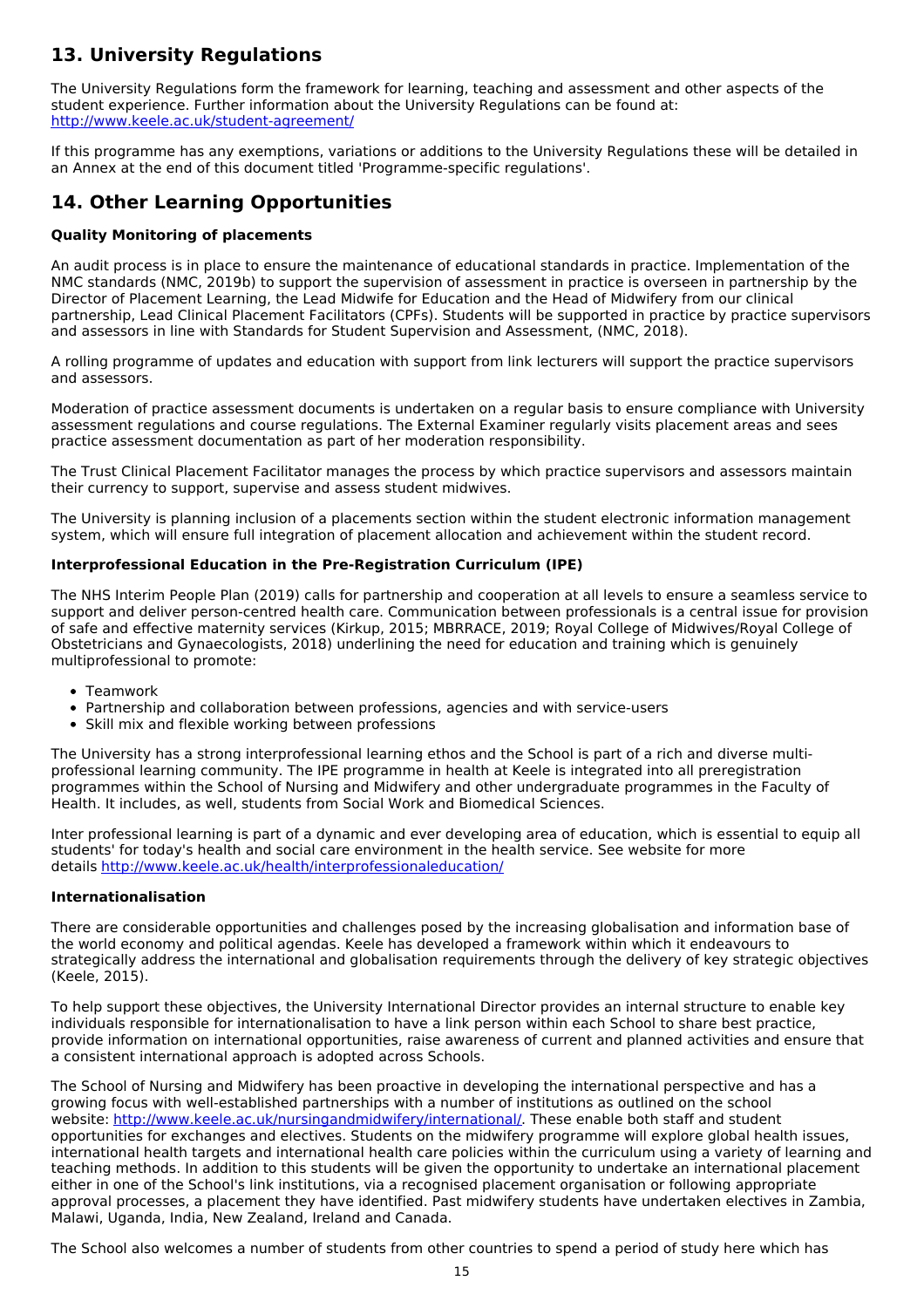evaluated extremely positively and benefit the student group as a whole. An annual event is scheduled where health care students within the Faculty reflect on their international experiences as part of the "Keele International Festival".

This table indicates the School's formally established international links.

| <b>COUNTRY</b>                                                   | <b>ORGANISATION</b>                                                                       |
|------------------------------------------------------------------|-------------------------------------------------------------------------------------------|
| Australia                                                        | Queensland Health, Gold Coast Hospital                                                    |
| Canada                                                           | York University and hospitals in Toronto                                                  |
| Turkey                                                           | Ankara University - Agreement for Teaching Mobility & Student<br>Mobility.                |
| Sweden                                                           | University of Gothenburg - Agreement Teaching Mobility/Admin<br>Mobility/Student Mobility |
| Iceland                                                          | Agreement Teaching Mobility                                                               |
| Range of countries for example Nepal, Sri<br>Lanka, and Tanzania | Work the World Organisation                                                               |
| Spain                                                            | University Nebrija Madrid                                                                 |

#### **Study abroad**

Students are unable to study abroad - there is a self-funded elective period within the programme when students can elect to explore women's health locally, nationally or internationally

## **15. Additional Costs**

#### **Midwifery Programme Costs**

#### **Travel for placements**

Pre-Registration midwifery students will undertake a minimum of 2,300 hours in clinical practice over the three years.

A student's geographical location, when possible, is taken into account when allocating to clinical placements and, whilst efforts are made to limit student travel, it is not possible to guarantee that placements will be in particular locations and students may be required to travel some distance for their placements. Clinical placements currently in use by the School of Nursing and Midwifery are within a 50 mile radius, most being 30 miles or less, from the university.

#### **Disclosure and Barring Service (DBS)**

Clearance for an enhanced DBS check is mandatory. From September 2019 students are required to register with the online DBS update service at their own expense. Currently this is an annual charge of £13.00.

#### **Uniform**

Three sets of tunics and trousers may be provided to you by the School of Nursing and Midwifery free of charge in the first instance. You will need to provide your own appropriate footwear for placements as per the School Dress Policy, and it is recommended that you purchase a fob watch. You are advised to review and ensure that you can adhere to the School Dress Policy. A request for additional tunics and trousers will be at your own expense.

#### **UHNM ID Card**

Midwifery students will need to apply for a University Hospital of North Midlands (UHNM) ID card. This is free in the first instance, but there will be a charge of £10 to replace a lost or damaged card.

#### **Occupational Health Clearance**

The commencement of your course will depend upon a health fitness report being provided by the University's Occupational Health Service. As part of this process you are required to complete a health questionnaire and arrange for your GP to verify this. You will be responsible for any fee that may be required by your GP and for occupational health visit costs including any non-attendance.

These costs have been forecast by the University as accurately as possible but may be subject to change as a result of factors outside of our control (for example, increase in costs for external services). Forecast costs are reviewed on an annual basis to ensure they remain representative. Where additional costs are in direct control of the University we will ensure increases do not exceed 5%.

As to be expected there will be additional costs for inter-library loans and potential overdue library fines, print and graduation. We do not anticipate any further costs for this programme.

### **16. Annex - Programme-specific regulations**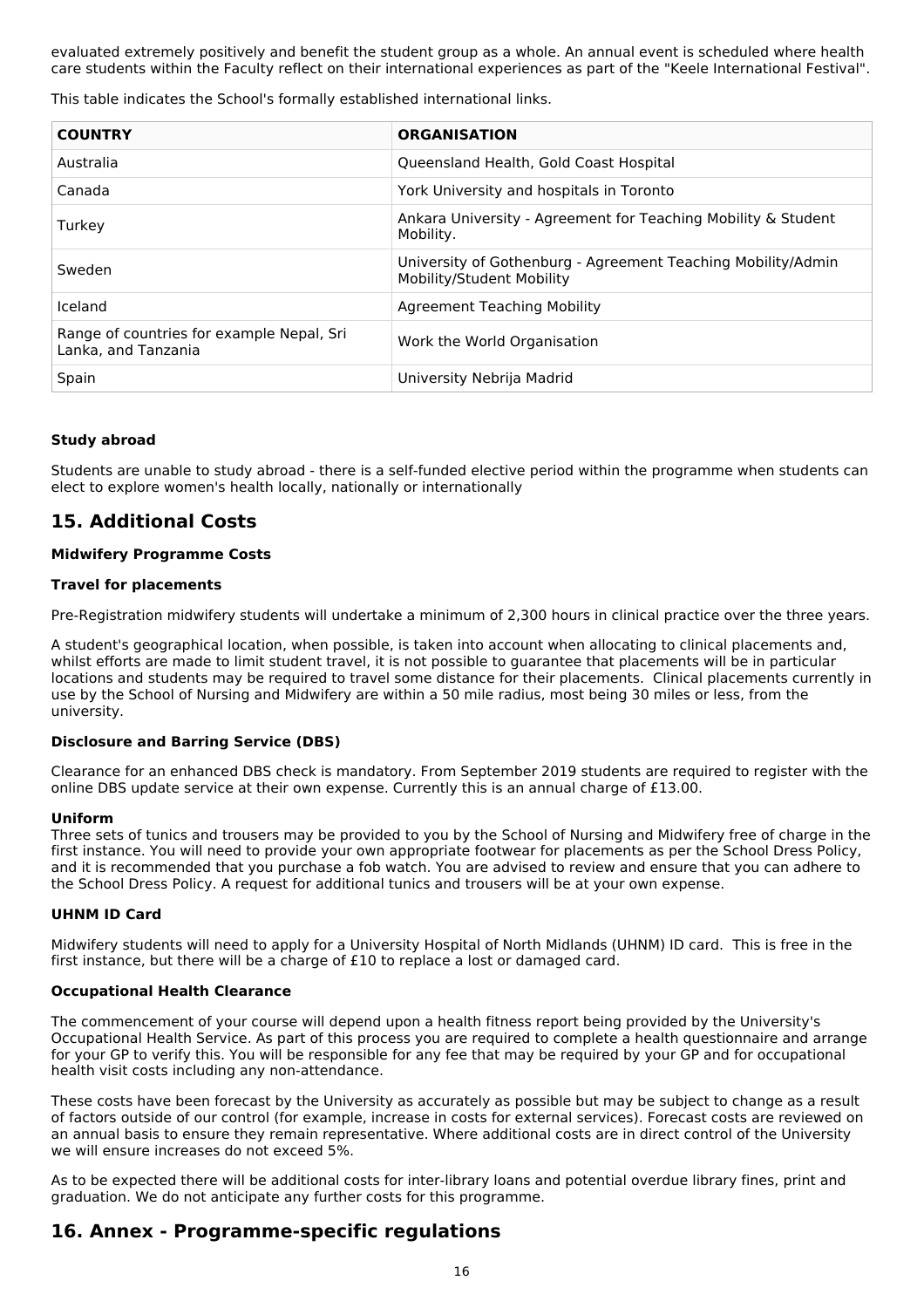### **Programme Regulations: Midwifery**

| <b>Final Award and Award Titles</b> | BSc (Hons) Midwifery                                           |
|-------------------------------------|----------------------------------------------------------------|
| Intermediate Award(s)               | Diploma in Higher Education<br>Certificate in Higher Education |
| <b>Last modified</b>                | Jan 2021                                                       |
| <b>Programme Specification</b>      | https://www.keele.ac.uk/ga/programmespecifications             |

The University's Academic Regulations which can be found on the Keele University website [\(https://www.keele.ac.uk/regulations/](https://www.keele.ac.uk/regulations/)[\)\[1\]](https://scims-api.keele.ac.uk/#_ftn1) apply to and regulate the programme, other than in instances where the specific programme regulations listed below over-ride them. These programme regulations list:

- **Exemptions which are characterised by the omission of the relevant regulation.**
- Variations which are characterised by the replacement of part of the regulation with alternative wording. • Additional Requirements which set out what additional rules that apply to students in relation to this programme.

The following **exemptions, variations** and **additional requirements** to the University regulations have been checked by Academic Services and have been approved by the Faculty Education Committee.

### **A) EXEMPTIONS**

The clause(s) listed below describe where an exemption from the University's Academic Regulations exists:

For the whole duration of their studies, students on this Programme are exempt from the following regulations:

**No exemptions apply.**

### **B) VARIATIONS**

The clause(s) listed below describe where a variation from the University's Academic Regulations exists:

- Regulation B5 fitness to practise in addition to the University regulation students are required to inform the School of any change in their physical or mental health status following their initial assessment as fit to practise. The School may refer any student whose fitness to practise is in doubt to the University's Occupational Health Unit for reassessment in partnership with the organisation employing the student. Such students may also be subject to the School's Health and Conduct arrangements. Students are required to inform the School and their organisation (where appropriate) of any change to their status regarding criminal convictions and / or cautions following their initial enhanced disclosure by the Disclosure & Barring Service (DBS). Where there are grounds to do so, a further DBS check may be requested in partnership with the organisation sponsoring the student. Any student who has taken a prolonged period of leave of absence or sickness may be subject to the arrangements above.
- Regulation C1 1.1 the maximum period of registration is 5 years due to clinical partners request.
- Regulation C3 5.10 & D1:8 recognition of prior learning is not is not permitted for pre-registration midwifery programmes in line with standard 1.3 in Part 3: Standards for pre-registration midwifery programmes, (NMC, 2019 a).
- Regulation D1:9 and D5:1 all assessments must be passed to progress there is no condonement or compensation on the BSc (Hons) Midwifery. No compensation is permitted for modules within the BSc (Hons) Midwifery programme (NMC 2018 Part 1: Standards Framework for nursing and midwifery education 5.16). A student must be successful in all summative assessments and all modules must be completed.
- Regulation D1:12 A student who has failed an assessment / module at two attempts with no extenuation will be invited to submit evidence of extenuation for the assessment / module to a School Progress Review Panel, and, if deemed appropriate, will be awarded a further assessment attempt capped at the module mark. All outcomes must be achieved within the assessed period for that part of the programme, any outstanding outcomes must be met and confirmed within 12 weeks of the student entering the next part of the programme. Where there are exceptional circumstances or reasonable adjustments this period may be lengthened.

This programme varies from Regulation C3, Section 5.1a:

The relationship between hours of student effort and credits awarded are not as defined in Regulation C3, 5.1 owing to statutory regulations for total hours over the programme.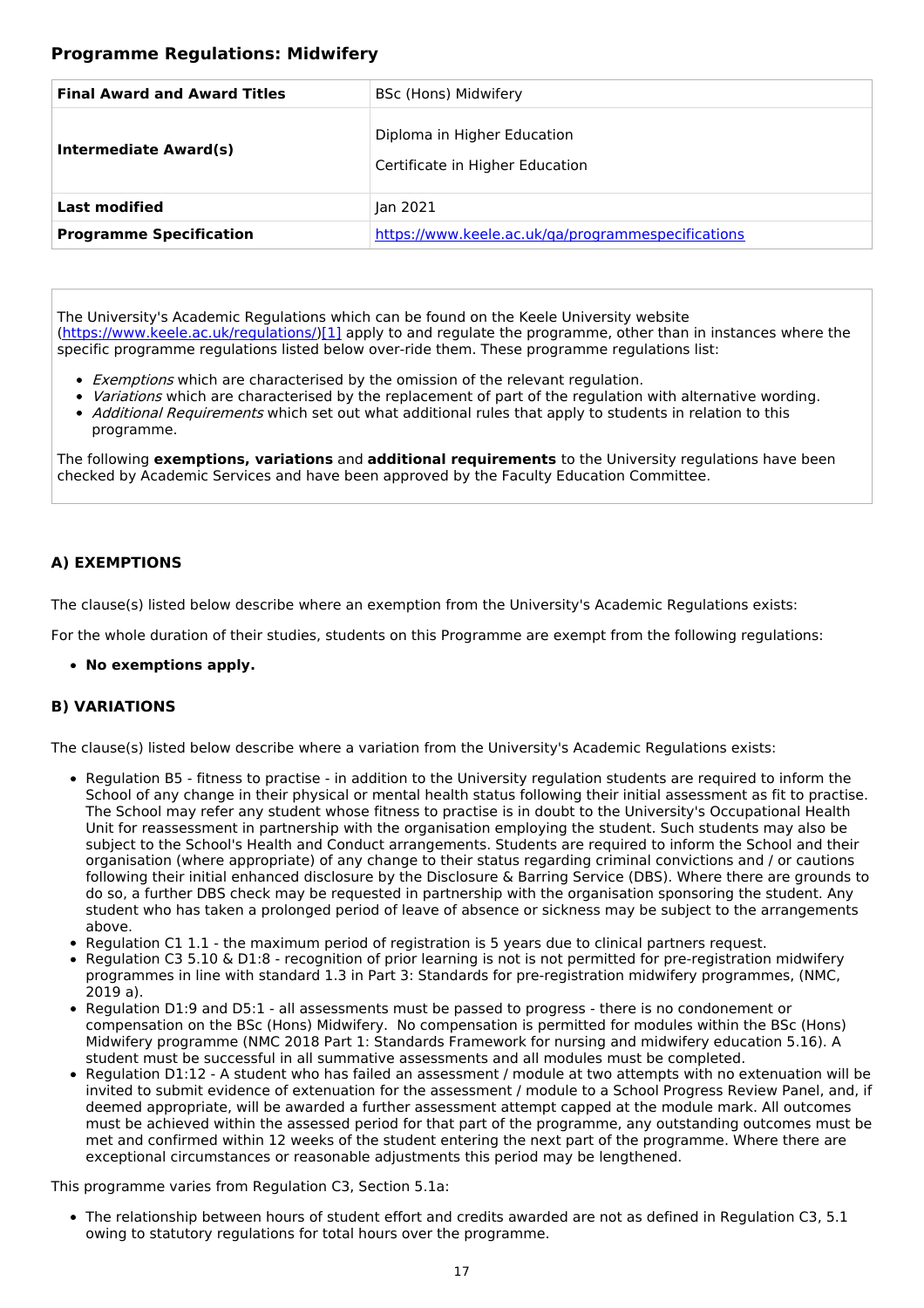This programme varies from Regulation D2, Section 1.3:

There will be no award of Pass (Unclassified Degree)

The following are instances where Course Regulations deviate from University Academic

• Regulation D1, Section 4.2: The pass mark for all summative assessments is 40% (pass) except the computer software numeracy test assessments

In the following instance Course Regulations deviate from University Academic Regulation C8:13:

A student who has not met the above professional requirements may be eligible for the award of a University Certificate of Higher Education if they have accumulated a minimum of 120 credits at Level 4. Those students who, in addition to 120 credits at Level 4, have also accumulated 120 credits at Level 5 may be eligible for the award of a University Diploma of Higher Education. These awards will not have 'Midwifery' in their title and students **will not** be eligible to apply for entry to the NMC professional register.

#### **Additional Requirements**

The programme requirements listed below are in addition to the University's Academic Regulations:

Each year contains a progression point that you must move through to enter the next level of academic study. You cannot progress to the next level if you have not completed the requirements for progression. No compensation is permitted for theory or practice on the BSc (Hons) Midwifery programme.

The criteria for moving through and stepping up to the next academic level are:

Year 1 academic level 4 - pass all assessments and proceed to year 2 academic level 5 and completed the modules hours for theory and practice;

Year 2 academic level 5 - pass all assessments and proceed to year 3 academic level 6 and completed the modules hours for theory and practice;

Year 3 academic level 6 - pass all assessments, completed the modules hours for theory and practice, be able to complete the award within the maximum allowed study period for the award, in line with the Course Regulations and be eligible to apply to the NMC for registration. You will have a timetabled session explaining how the process of registration works with links to the NMC website and your responsibilities.

To be awarded the relevant BSc (Hons) Midwifery award and to be eligible to apply for registration are:

- Pass all summative assessments theory and practice
- Have experienced a range of placements and met the relevant EU requirements for registration;
- Complete the requirements identified in the Directive 2005/36/EC of the European parliament and of the council on the recognition of professional qualifications on the practical and clinical training:
	- 100 antenatal examinations;
	- o supervision and care of at least 40 pregnant women;
	- 40 personal deliveries
	- Active or simulated participation in breech deliveries
	- Performance of episiotomy and initiation to suturing
	- 100 postnatal examination of the mother
	- 100 examinations of the healthy new-born
	- Observation of care of the new-born requiring special care
	- 40 examinations of women at risk
	- Care of women with pathological conditions
	- o Initiation in the field of medicine and surgery
- Demonstrate and declare good health and good character
- Complete the 100% attendance requirements. A student who has not achieved the minimum professional requirement during the Programme will be required to make up time in the retrieval period in each year and demonstrate sufficient evidence of engagement with the theoretical content to meet the minimum professional requirements.
- Complete the systematic examination of the newborn

If you have taken a prolonged period of leave of absence or sickness, you may not be able to progress to the next year of study. This may mean that you may need to 'back group' to another cohort, in order to have the best opportunity to be successful with your studies. This will be determined by discussion with you, your personal tutor and the award lead.

The Lead Midwife for Education will verify completion of programme requirements in accordance with standard 5, (NMC, 2019a, p12) and confirm that you are of good health and character as part of this process before you can apply for entry to the NMC register.

As stated in standard 5.1.2 (NMC, 2019a), you have five years to apply to register with the NMC if you wish to rely on this qualification for employment. In you fail to register your qualification within five years you will have to undertake additional education and training or gain such experience as specified in the NMC (2019 a & b) standards.